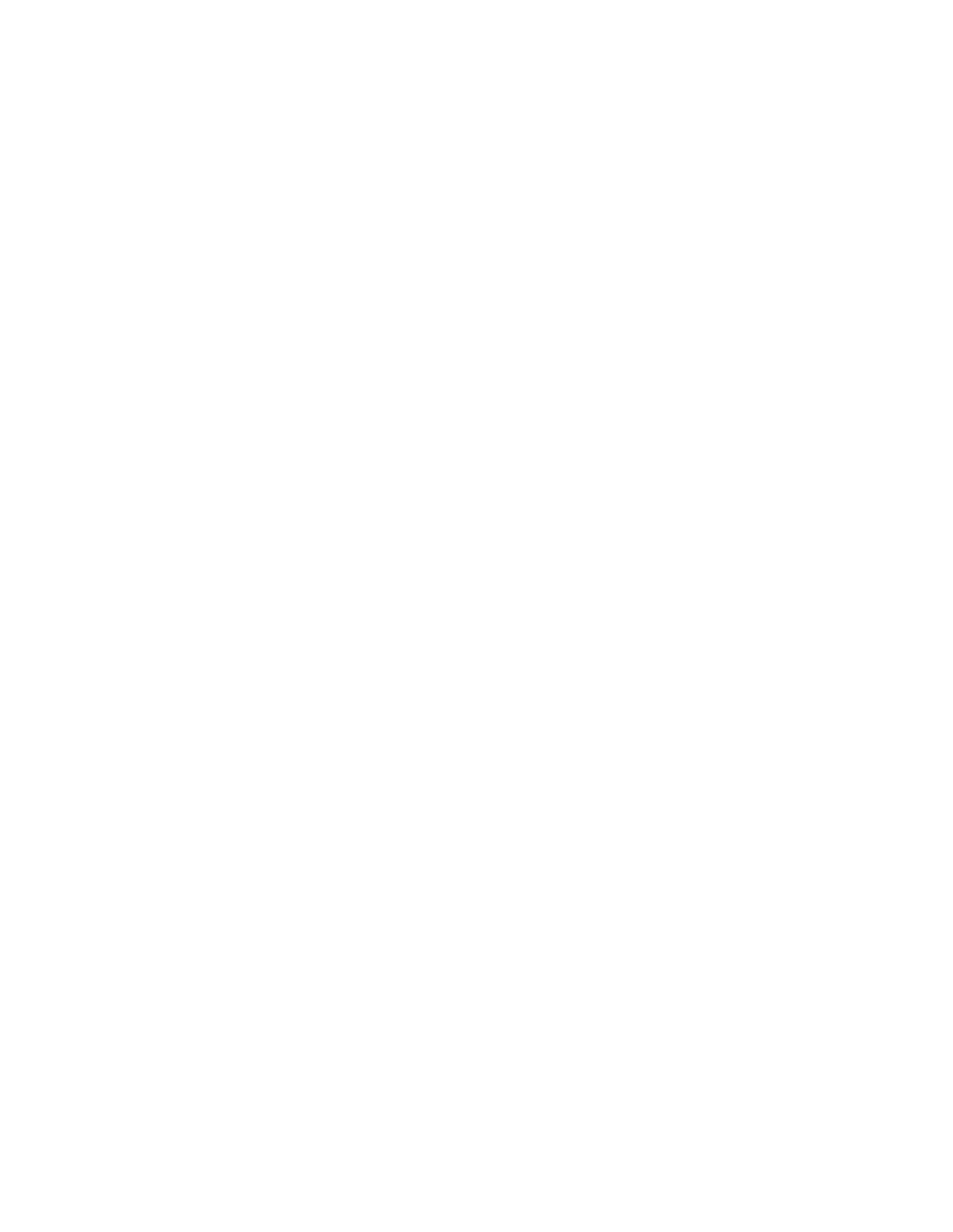#### **ARIZONA DEPARTMENT OF TRANSPORTATION MULTIMODAL PLANNING DIVISION OFFICE MEMO**

#### TO: PRIORITY PLANNING ADVISORY COMMITTEE MEMBERS

DALLAS HAMMIT KRISTINE WARD STEVE BOSCHEN AERONAUTICS BRENT CAIN CLEMENC LIGOCKI TIM LANE TIM TAIT (Non-Voting) BARRY CROCKETT

#### FROM: GREGORY BYRES

SUBJECT: PRIORITY PLANNING ADVISORY COMMITTEE MEETING (PPAC)

Pursuant to the A.R.S. 28-6951(B), the ADOT Director has appointed the members of the Priority Planning Advisory Committee (PPAC) to develop the Five Year Transportation Facilities Construction Program. This meeting is scheduled, pursuant to 28-6951(C4), to review the Program and make changes and schedule new projects into the adopted Five Year Transportation Facilities Construction Program.

The meeting of the Arizona Department of Transportation, Priority Planning Advisory Committee (PPAC) will be held on Thursday July 05, 2018 at 10:00AM in the Transportation Board Room located at 206 S. 17th Avenue, 1st Floor, Phoenix, AZ 85007.

|  |  |  | <b>AGENDA:</b> |
|--|--|--|----------------|
|--|--|--|----------------|

| 1. Call to Order                                      | Chairman                              |
|-------------------------------------------------------|---------------------------------------|
| 2. Roll Call                                          | Information Only                      |
| 3. Title VI the Civil Rights Acto of 1964, as Amended | Information Only                      |
| 4. Call to Audience                                   | Information Only                      |
| 5. Approval of the Minutes from PPAC Meeting -5/30/18 | Discussion and Possible Action- pg. 8 |
| 6. Program Monitoring Report                          | Information & Discussion              |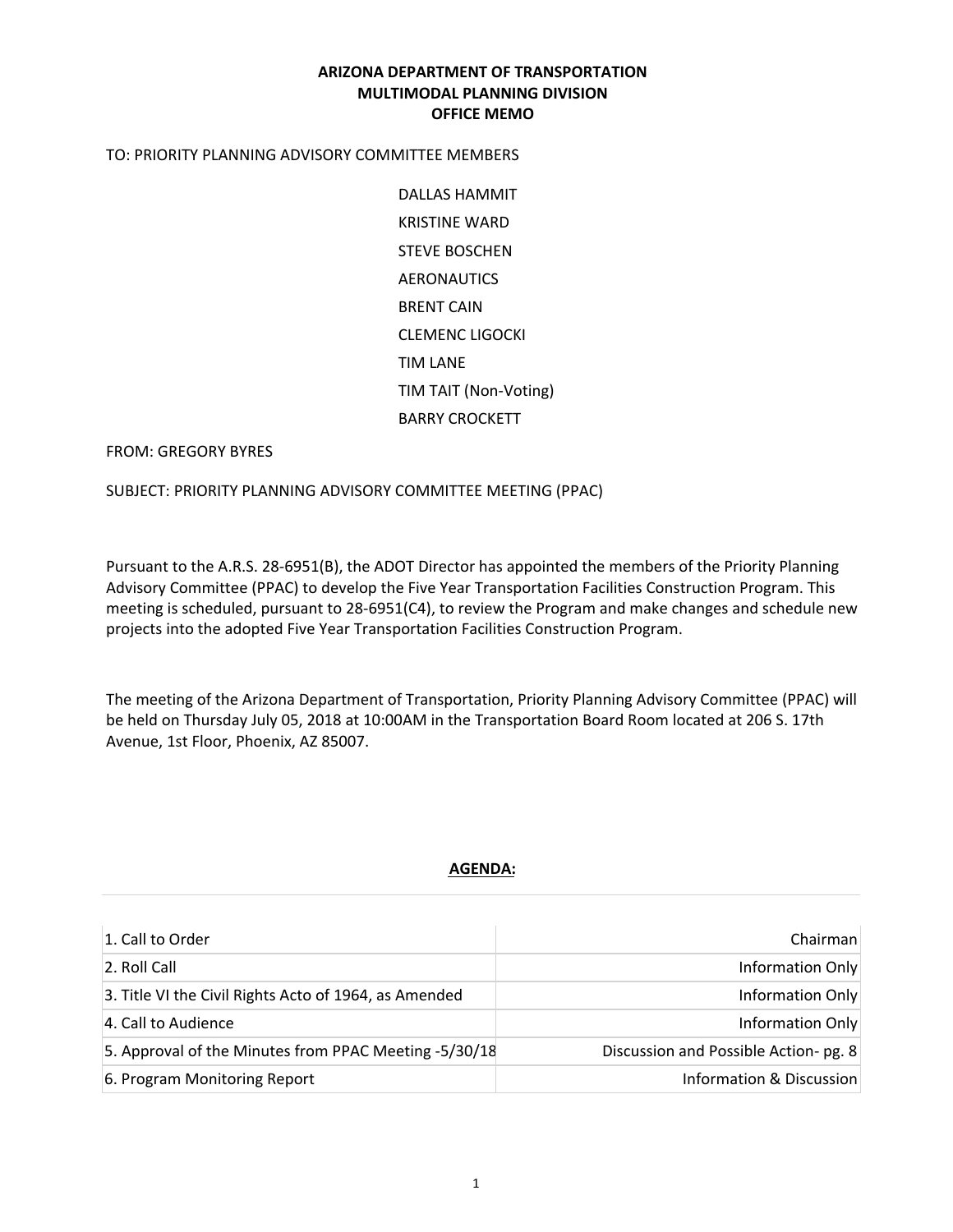#### **7. PPAC - PROJECT MODIFICATIONS - DISCUSSION AND POSSIBLE ACTION**

| $7-1$ | Route & MP:                | 101L @ MP 1.2<br>pg.3                                    |
|-------|----------------------------|----------------------------------------------------------|
|       | <b>Project Name:</b>       | L101 Mobility Project                                    |
|       | <b>Type of Work:</b>       | Model deployment of advanced transportation technologies |
|       | County:                    | Maricopa                                                 |
|       | District:                  | Phoenix                                                  |
|       | Schedule:                  |                                                          |
|       | Project:                   | M696601X TIP#: 100375                                    |
|       | <b>Project Manager:</b>    | Susan Anderson                                           |
|       | <b>Program Amount:</b>     | \$0                                                      |
|       | <b>New Program Amount:</b> | \$12,000,000                                             |
|       | <b>Requested Action:</b>   | <b>Establish New Project</b>                             |

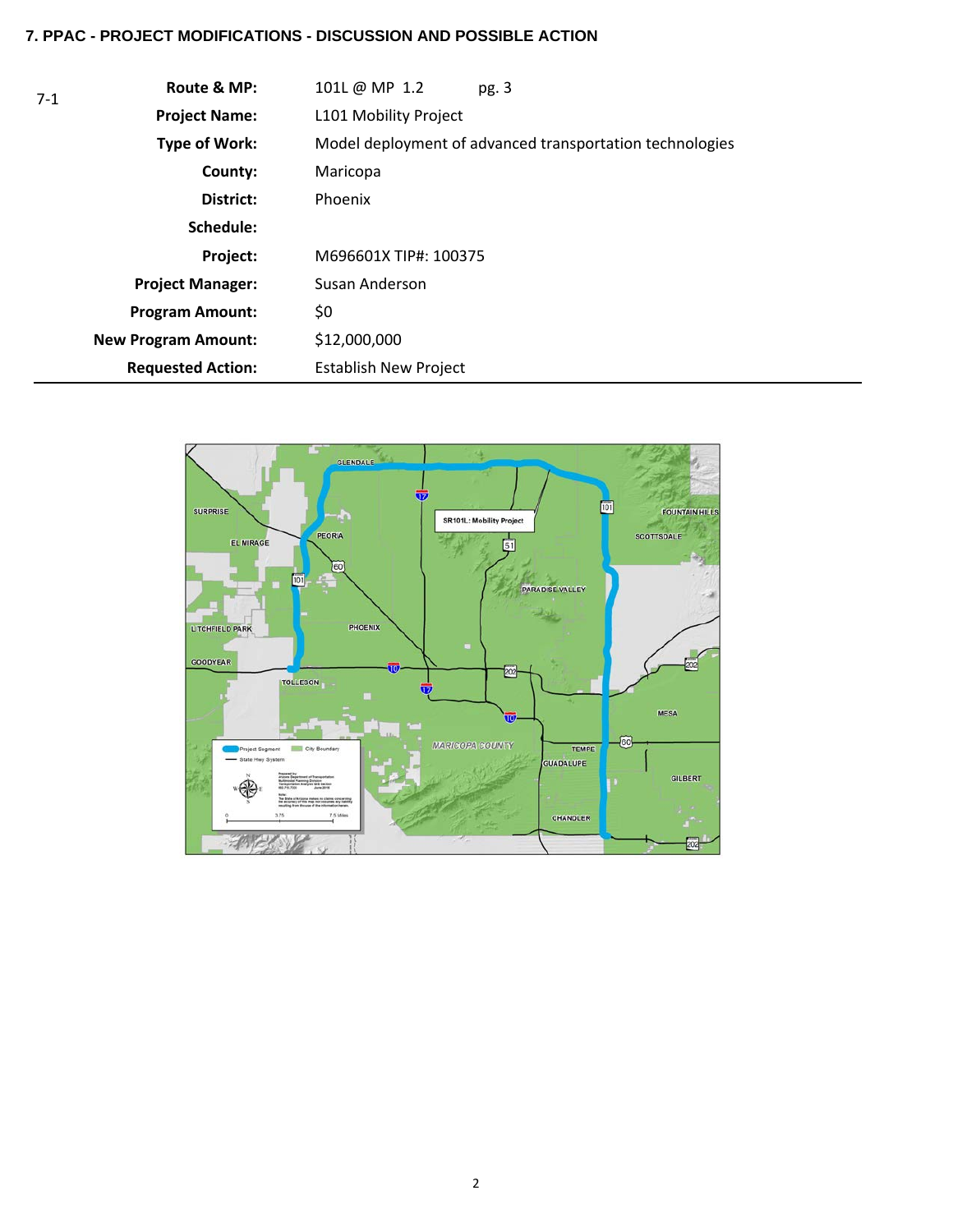| PRB Item #:              |                                      |                                                       | <b>ARIZONA DEPARTMENT OF TRANSPORTATION</b>         |          |             |                           |                                                          |                     |
|--------------------------|--------------------------------------|-------------------------------------------------------|-----------------------------------------------------|----------|-------------|---------------------------|----------------------------------------------------------|---------------------|
| 01                       |                                      | Project Review Board (PRB) Request Form - Version 4.0 |                                                     |          |             |                           |                                                          |                     |
|                          |                                      |                                                       | 1. PRB Meeting Date: 6/5/2018                       |          |             |                           | 2. Teleconference: No                                    |                     |
|                          | 3. Form Date / 5. Form By:           |                                                       | 4. Project Manager / Presenter:                     |          |             |                           |                                                          |                     |
| 6/8/2018                 |                                      |                                                       | Susan Anderson                                      | @        |             | (602) 712-6910            |                                                          |                     |
| Susan Anderson           |                                      |                                                       | 1615 W Jackson St, , 065R - 6003 SYSTEMS TECHNOLOGY |          |             |                           |                                                          |                     |
| 6. Project Name:         |                                      |                                                       |                                                     |          |             | 7. Type of Work:          |                                                          |                     |
| L101 Mobility Project    |                                      |                                                       |                                                     |          |             |                           | Model deployment of advanced transportation technologies |                     |
| 8. CPSID:                | 9. District:                         | 10. Route:                                            | 11. County:                                         |          | 12. Beg MP: | <u>13. TRACS #:</u>       | <u>14. Len (Mi.):</u>                                    | 15. Fed Id #:       |
|                          | Phoenix                              | 101L                                                  | Maricopa                                            |          | 1.2         | M696601X ?                | 61                                                       |                     |
| 16. Program Budget:      | \$0                                  |                                                       |                                                     |          |             |                           | 17. Program Item #:                                      | 100375              |
|                          | 18. Current Approved Program Budget: |                                                       | 18a. (+/-) Program Budget Request:                  |          |             |                           | 18b Total Program Budget After Request:                  |                     |
|                          | \$0                                  |                                                       |                                                     | \$12,000 |             |                           | \$12,000                                                 |                     |
|                          |                                      | <b>CURRENTLY APPROVED:</b>                            |                                                     |          |             |                           | <b>CHANGE / REQUEST:</b>                                 |                     |
| <b>19. BUDGET ITEMS:</b> |                                      |                                                       |                                                     |          |             | <b>19A. BUDGET ITEMS:</b> |                                                          |                     |
|                          |                                      |                                                       |                                                     |          |             | Item # Amount             | <b>Description</b>                                       | <b>Comments</b>     |
|                          |                                      |                                                       |                                                     |          | OTHR19      | \$3,000<br>$\mathcal{L}$  |                                                          | IN KIND MATCH LOCAL |
|                          |                                      | SIGNED:                                               | <b>NO</b>                                           | ADV: NO  | OTHR19      | \$3,000                   |                                                          | IN KIND MATCH STATE |
|                          | 20. JPA #'s: 18-0006910-1 thru 18-   |                                                       |                                                     |          |             |                           |                                                          |                     |
|                          | 0006918-I                            |                                                       |                                                     |          | OTHR19      | \$6,000                   |                                                          | <b>ATCMTD Grant</b> |
|                          | <b>CURRENT SCHEDULE:</b>             |                                                       |                                                     |          |             |                           | <b>CHANGE REQUEST\NEW SCHEDULE:</b>                      |                     |
|                          | 21. CURRENT FISCAL YEAR:             |                                                       |                                                     |          |             | 21A. REQUEST FISCAL YEAR: |                                                          |                     |
|                          | 22. CURRENT BID READY:               |                                                       |                                                     |          |             | 22A. REQUEST BID READY:   |                                                          |                     |
|                          | 23. CURRENT ADV DATE:                |                                                       |                                                     |          |             | 23A. REQUEST ADV DATE:    |                                                          |                     |
|                          |                                      |                                                       |                                                     |          |             |                           |                                                          |                     |
| <b>CHANGE IN:</b>        | 24a: PROJECT NAME: NO                |                                                       | 24b. TYPE OF WORK: NO                               |          |             | 24c. SCOPE: NO            | 24d. CURRENT STAGE:                                      | NOT APPLICABLE      |
|                          | 24e. ENVIRONMENTAL CLEARANCE:        |                                                       | NOT APPLICABLE                                      |          |             |                           | 24f. MATERIALS MEMO COMP:                                | NOT APPLICABLE      |
|                          |                                      | 24g. U&RR CLEARANCE:                                  | NOT APPLICABLE                                      |          |             |                           | 24h. C&S CLEARANCE:                                      | NOT APPLICABLE      |
|                          |                                      | 24i. R/W CLEARANCE:                                   | NOT APPLICABLE                                      |          |             |                           | 24j. CUSTOMIZED SCHEDULE:                                | NOT APPLICABLE      |

In 2017, ADOT and MCDOT responded to the Advanced Transportation and Congestion Management Technologies Deployment (ATCMTD) initiative with the proposed L101 Mobility Project. The proposal was successful and ADOT is the direct recipient of a \$6 million grant, which is to be used toward the L101 Mobility Project.

The L101 Mobility Project will implement advanced technologies to manage traffic congestion, improve response and management of traffic incidents, and improve freeway and arterial coordination on the Loop 101 corridor. Specific transportation systems will include: Decision Support System (DSS), Enhanced ramp metering, Adaptive Traffic Signal Control Systems to support event traffic management, limited connected vehicles applications, and a traveler mobility application to provide real-time traffic and conditions information to travelers.

ATCMTD Grant requires a 1:1 match. ADOT, MCDOT, Valley Metro, and the Cities of Chandler, Glendale, Mesa, Peoria, Phoenix, Scottsdale, and Tempe are providing in-kind match via staff time and non-federally funded projects. IGAs between ADOT and each LPA has been drafted and submitted to the LPAs for approval; all IGAs are in progress to be signed prior to obligating the funds.

The project is contingent upon MAG approval, as a requirement of the ATCMTD grant.

#### **25. DESCRIPTION OF REQUEST**

ATCMTD Grant funds must be obligated by August 31, 2018. This action is contingent on the Board approving the 2019 - 2023 Program.

| <b>Establish New Project</b>        | <b>REQUESTED ACTIONS:</b>                                            |  |  |  |
|-------------------------------------|----------------------------------------------------------------------|--|--|--|
| <b>26. JUSTIFICATION OF REQUEST</b> | APPROVED / RECOMMENDED ACTIONS:                                      |  |  |  |
| ESTABLISH A NEW PROJECT             | KEQUEST APPROVED<br>SUBJECT TO PPAC APPROVAL - 7/5/2018 PRB APPROVED |  |  |  |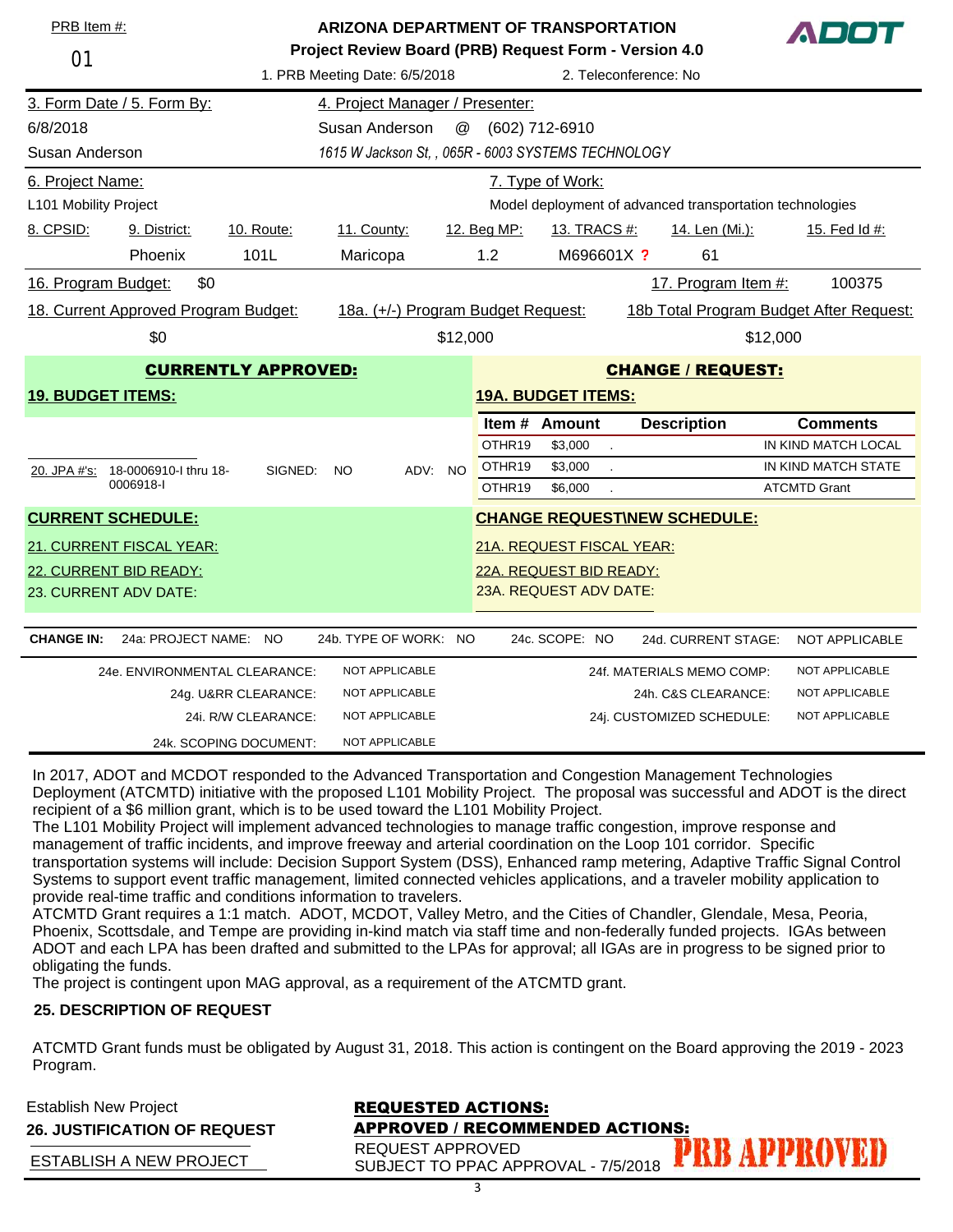#### **7. PPAC - PROJECT MODIFICATIONS - DISCUSSION AND POSSIBLE ACTION**

| $7 - 2$ | Route & MP:                | 17 @ MP 208.5                                     | pg. 5 |  |
|---------|----------------------------|---------------------------------------------------|-------|--|
|         | <b>Project Name:</b>       | PEORIA AVE - GREENWAY RD                          |       |  |
|         | <b>Type of Work:</b>       | <b>RIGHT OF WAY</b>                               |       |  |
|         | County:                    | Maricopa                                          |       |  |
|         | District:                  | Phoenix<br>F015501R TIP#: 9155<br>Tafwachi Katapa |       |  |
|         | Schedule:                  |                                                   |       |  |
|         | Project:                   |                                                   |       |  |
|         | <b>Project Manager:</b>    |                                                   |       |  |
|         | <b>Program Amount:</b>     | \$0                                               |       |  |
|         | <b>New Program Amount:</b> | \$124,000                                         |       |  |
|         | <b>Requested Action:</b>   | Establish R/W subphase                            |       |  |

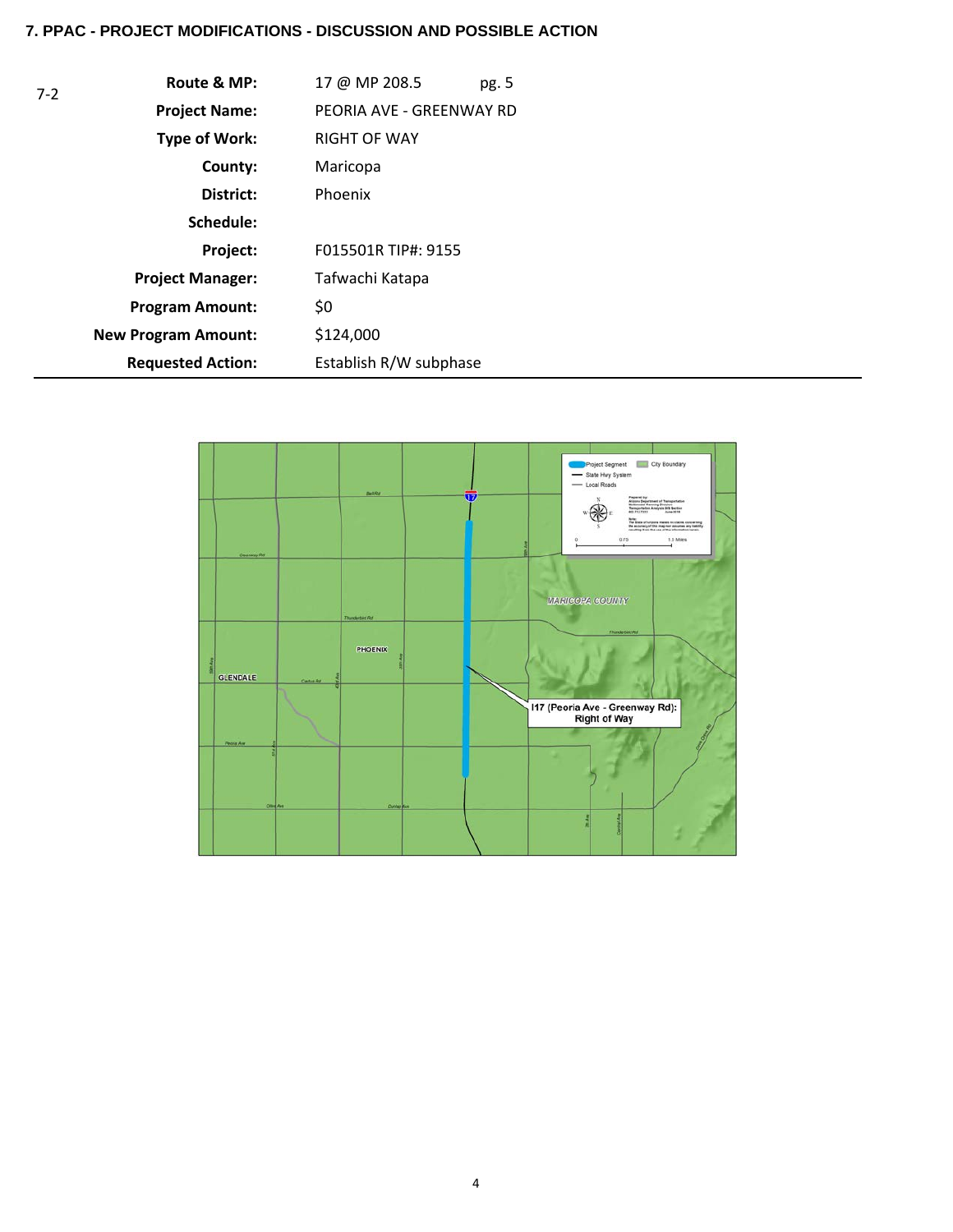| PRB Item #:                                                 |                                      |                               | <b>ARIZONA DEPARTMENT OF TRANSPORTATION</b>           |               |             |                           |                                       | ADDI                                    |
|-------------------------------------------------------------|--------------------------------------|-------------------------------|-------------------------------------------------------|---------------|-------------|---------------------------|---------------------------------------|-----------------------------------------|
| Project Review Board (PRB) Request Form - Version 4.0<br>03 |                                      |                               |                                                       |               |             |                           |                                       |                                         |
|                                                             |                                      |                               | 1. PRB Meeting Date: 6/5/2018                         |               |             | 2. Teleconference: No     |                                       |                                         |
|                                                             | 3. Form Date / 5. Form By:           |                               | 4. Project Manager / Presenter:                       |               |             |                           |                                       |                                         |
| 6/13/2018                                                   |                                      |                               | Tafwachi Katapa                                       | $^\copyright$ |             | (602) 712-7614            |                                       |                                         |
| Tafwachi Katapa                                             |                                      |                               | 205 S 17th Ave, , - 4983 STATEWIDE PROJECT MANAGEMENT |               |             |                           |                                       |                                         |
| 6. Project Name:                                            |                                      |                               |                                                       |               |             | 7. Type of Work:          |                                       |                                         |
|                                                             | PEORIA AVE - GREENWAY RD             |                               |                                                       |               |             | <b>RIGHT OF WAY</b>       |                                       |                                         |
| 8. CPSID:                                                   | 9. District:                         | 10. Route:                    | 11. County:                                           |               | 12. Beg MP: | 13. TRACS #:              | 14. Len (Mi.):                        | 15. Fed Id #:                           |
| <b>LI10</b>                                                 | Phoenix                              | 17                            | Maricopa                                              |               | 208.5       | F015501R ?                | 4                                     | 017-A-NFA                               |
| 16. Program Budget:                                         | \$0                                  |                               |                                                       |               |             |                           | 17. Program Item #:                   | 9155                                    |
|                                                             | 18. Current Approved Program Budget: |                               | 18a. (+/-) Program Budget Request:                    |               |             |                           |                                       | 18b Total Program Budget After Request: |
|                                                             | \$0                                  |                               |                                                       | \$124         |             |                           | \$124                                 |                                         |
| <b>CURRENTLY APPROVED:</b><br><b>CHANGE / REQUEST:</b>      |                                      |                               |                                                       |               |             |                           |                                       |                                         |
| <b>19. BUDGET ITEMS:</b>                                    |                                      |                               |                                                       |               |             | <b>19A. BUDGET ITEMS:</b> |                                       |                                         |
|                                                             |                                      |                               |                                                       |               |             | Item # Amount             | <b>Description</b>                    | <b>Comments</b>                         |
|                                                             |                                      |                               |                                                       |               | 49919       | \$124                     |                                       |                                         |
| <b>CURRENT SCHEDULE:</b>                                    |                                      |                               |                                                       |               |             |                           | <b>CHANGE REQUEST\NEW SCHEDULE:</b>   |                                         |
|                                                             | 21. CURRENT FISCAL YEAR:             |                               |                                                       |               |             | 21A. REQUEST FISCAL YEAR: |                                       |                                         |
|                                                             | 22. CURRENT BID READY:               |                               |                                                       |               |             | 22A. REQUEST BID READY:   |                                       |                                         |
| 23. CURRENT ADV DATE:                                       |                                      |                               |                                                       |               |             | 23A. REQUEST ADV DATE:    |                                       |                                         |
| 20. JPA #'s:                                                |                                      | SIGNED:                       | <b>NO</b>                                             | ADV: NO       |             | $\sqrt{}$                 | <b>PROJECT FUNDING VERIFIED BY PM</b> |                                         |
| <b>CHANGE IN:</b>                                           | 24a: PROJECT NAME:                   | <b>NO</b>                     | 24b. TYPE OF WORK: NO                                 |               |             | 24c. SCOPE: NO            | 24d. CURRENT STAGE:                   | <b>STAGE III</b>                        |
|                                                             |                                      | 24e. ENVIRONMENTAL CLEARANCE: | <b>NO</b>                                             |               |             |                           | 24f. MATERIALS MEMO COMP:             | <b>NO</b>                               |
|                                                             |                                      | 24g. U&RR CLEARANCE:          | <b>NO</b>                                             |               |             |                           | 24h. C&S CLEARANCE:                   | <b>NO</b>                               |
|                                                             |                                      | 24i. R/W CLEARANCE:           | <b>NO</b>                                             |               |             |                           | 24i. CUSTOMIZED SCHEDULE:             | <b>YES</b>                              |
|                                                             |                                      | 24k. SCOPING DOCUMENT:        | NOT APPLICABLE                                        |               |             |                           |                                       |                                         |

#### **25. DESCRIPTION OF REQUEST**

Establish R/W subphase

#### **26. JUSTIFICATION OF REQUEST**

Funds are needed to acquire TCEs for this project. This action is contingent on the Board approving the 2019 - 2023 Program. Contingent on approval by MAG Regional Council.

R/W Acquisitions \$112K ICAP \$12K

#### **27. CONCERNS OF REQUEST 28. OTHER ALTERNATIVES CONSIDERED**

REQUESTED ACTIONS: APPROVED / RECOMMENDED ACTIONS:

| ESTABLISH A NEW PROJECT | REQUEST APPROVED                    |
|-------------------------|-------------------------------------|
|                         | SUBJECT TO PPAC APPROVAL - 7/5/2018 |

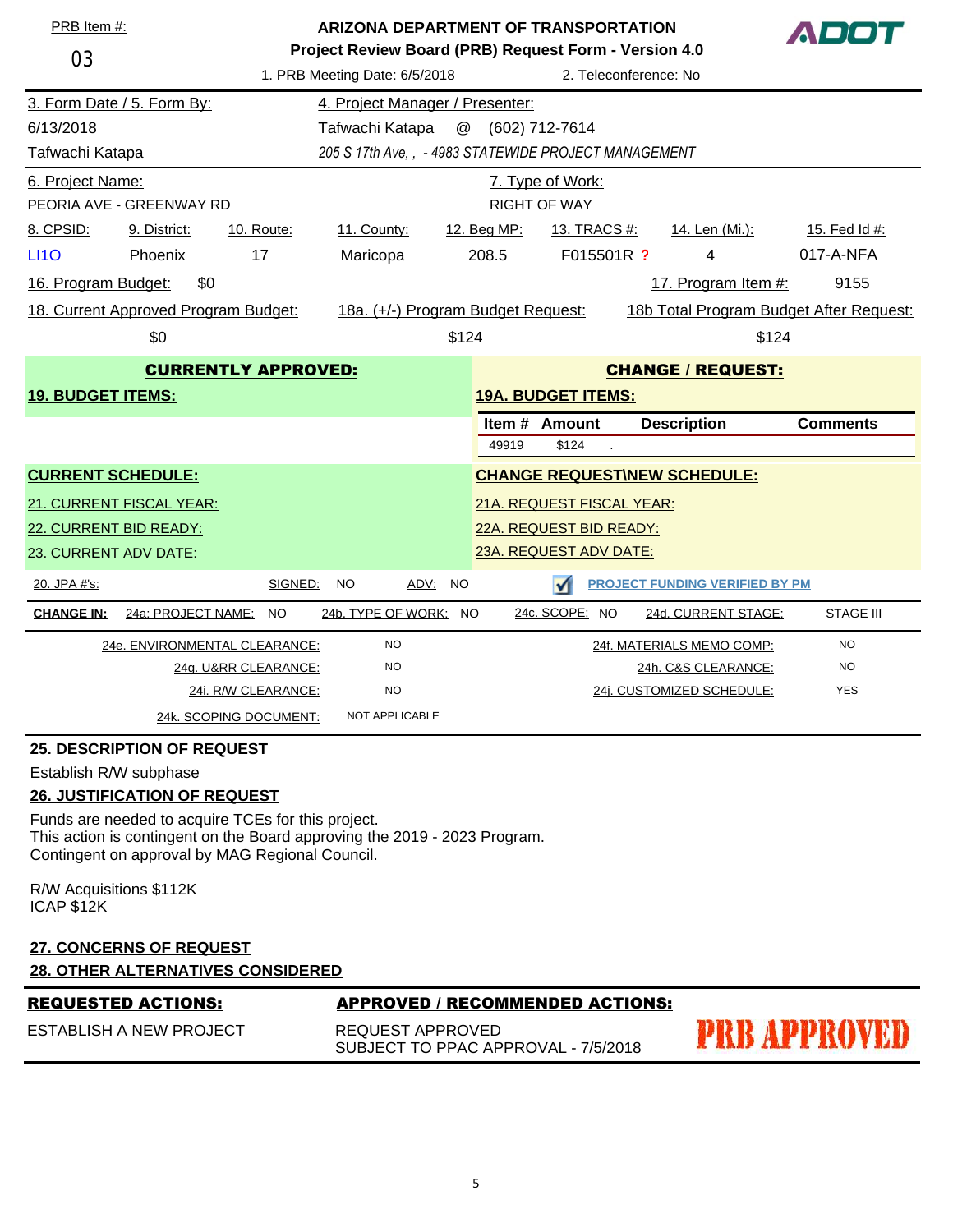#### **7. PPAC - PROJECT MODIFICATIONS - DISCUSSION AND POSSIBLE ACTION**

| $7-3$ | Route & MP:                | Local Road<br>pg. 7                                |
|-------|----------------------------|----------------------------------------------------|
|       | <b>Project Name:</b>       | RIVER RD & PENDLETON DR, SANTA CRUZ                |
|       | <b>Type of Work:</b>       | SHOULDER WIDENING, SIGNING & STRIPING, INTERS IMPR |
|       | County:                    | Santa Cruz                                         |
|       | District:                  | Tucson                                             |
|       | Schedule:                  | FY 2019                                            |
|       | Project:                   | SH53301C TIP#: 100376                              |
|       | <b>Project Manager:</b>    | Tafwachi Katapa                                    |
|       | <b>Program Amount:</b>     | \$0                                                |
|       | <b>New Program Amount:</b> | \$2,805,000                                        |
|       | <b>Requested Action:</b>   | Establish new project.                             |

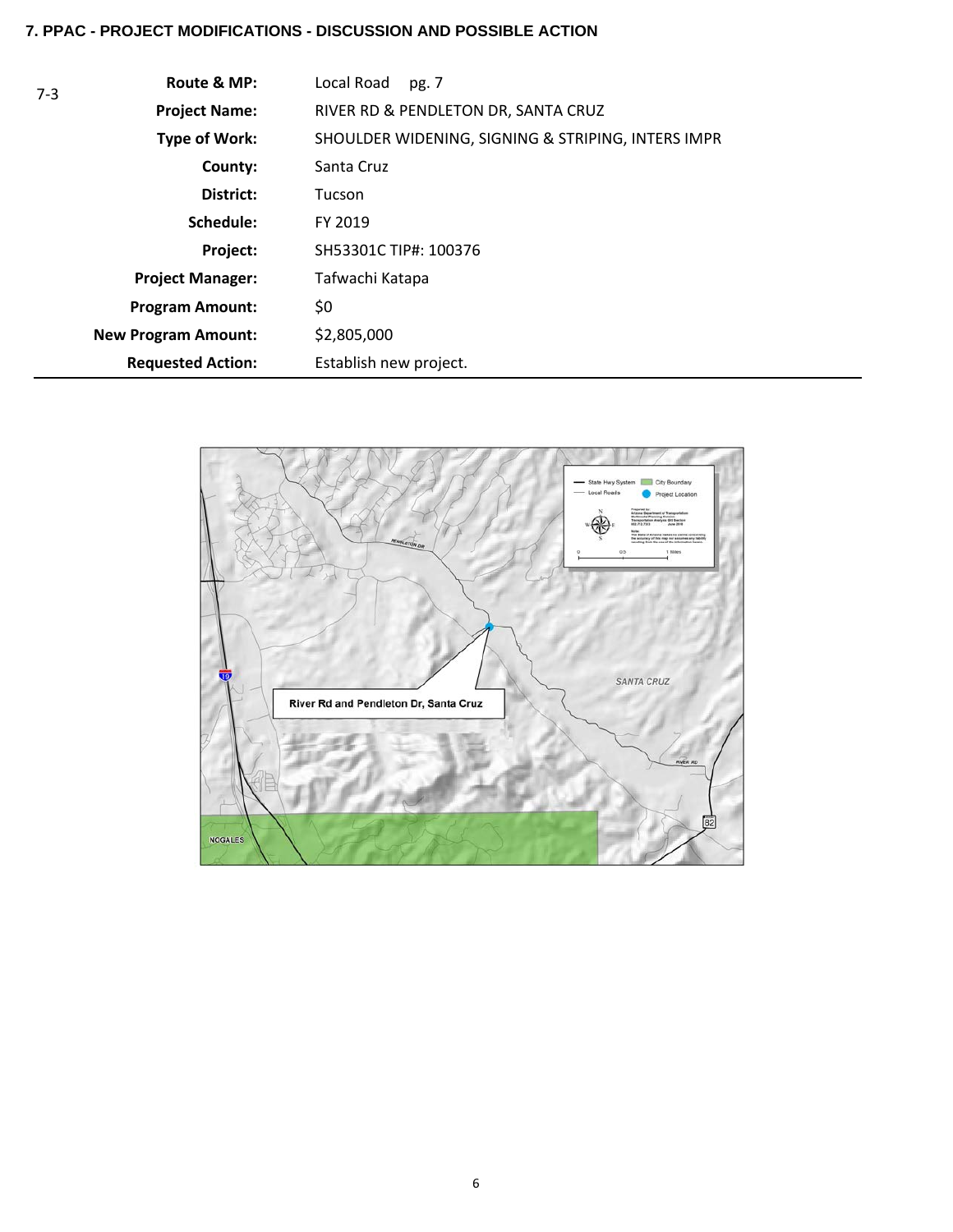| PRB Item #:                                                                                                     |                                    | <b>ARIZONA DEPARTMENT OF TRANSPORTATION</b>           |                           | ADOT                                    |
|-----------------------------------------------------------------------------------------------------------------|------------------------------------|-------------------------------------------------------|---------------------------|-----------------------------------------|
| 04                                                                                                              |                                    | Project Review Board (PRB) Request Form - Version 4.0 |                           |                                         |
|                                                                                                                 | 1. PRB Meeting Date: 6/5/2018      | 2. Teleconference: No                                 |                           |                                         |
| 3. Form Date / 5. Form By:                                                                                      | 4. Project Manager / Presenter:    |                                                       |                           |                                         |
| 6/27/2018                                                                                                       | Tafwachi Katapa<br>@               | (602) 712-7614                                        |                           |                                         |
| Tafwachi Katapa                                                                                                 |                                    | 205 S 17th Ave, , - 4983 STATEWIDE PROJECT MANAGEMENT |                           |                                         |
| 6. Project Name:                                                                                                |                                    | 7. Type of Work:                                      |                           |                                         |
| RIVER RD & PENDLETON DR, SANTA CRUZ                                                                             |                                    | SHOULDER WIDENING, SIGNING & STRIPING, INTERS IMPR    |                           |                                         |
| 8. CPSID:<br>9. District:<br>10. Route:                                                                         | 11. County:                        | 12. Beg MP:<br><u>13. TRACS #:</u>                    | <u>14. Len (Mi.):</u>     | 15. Fed Id #:                           |
| 0000<br>MO <sub>1</sub> M<br>Tucson                                                                             | Santa Cruz                         | <b>SSC</b><br>SH53301C                                | 0.0                       | HRRPSSC-0(205)A                         |
| 16. Program Budget:<br>\$0                                                                                      |                                    |                                                       | 17. Program Item #:       | 100376                                  |
| 18. Current Approved Program Budget:                                                                            | 18a. (+/-) Program Budget Request: |                                                       |                           | 18b Total Program Budget After Request: |
| \$0                                                                                                             | \$2,805                            |                                                       |                           | \$2,805                                 |
| <b>CURRENTLY APPROVED:</b>                                                                                      |                                    |                                                       | <b>CHANGE / REQUEST:</b>  |                                         |
| <b>19. BUDGET ITEMS:</b>                                                                                        |                                    | <b>19A. BUDGET ITEMS:</b>                             |                           |                                         |
|                                                                                                                 |                                    | Item # Amount                                         | <b>Description</b>        | <b>Comments</b>                         |
|                                                                                                                 |                                    | 70119<br>\$2,645                                      | <b>MODERNIZATION</b>      | <b>HRRRP FUNDING</b>                    |
|                                                                                                                 |                                    | OTHR19<br>\$160                                       |                           | <b>LOCAL MATCH</b>                      |
| <b>CURRENT SCHEDULE:</b>                                                                                        |                                    | <b>CHANGE REQUESTINEW SCHEDULE:</b>                   |                           |                                         |
| 21. CURRENT FISCAL YEAR:                                                                                        |                                    | 21A. REQUEST FISCAL YEAR:                             | 19                        |                                         |
| 22. CURRENT BID READY:                                                                                          |                                    | 22A. REQUEST BID READY:                               | 6/7/2018                  |                                         |
| 23. CURRENT ADV DATE:                                                                                           |                                    | 23A. REQUEST ADV DATE:                                | 8/3/2018                  |                                         |
| 20. JPA #'s:<br>SIGNED:                                                                                         | <u>ADV:</u><br>NO.<br>NO.          |                                                       |                           |                                         |
| 24a: PROJECT NAME:<br><b>CHANGE IN:</b><br>NO.                                                                  | 24b. TYPE OF WORK:<br>NO.          | 24c. SCOPE: NO                                        | 24d. CURRENT STAGE:       | <b>STAGE IV</b>                         |
| 24e. ENVIRONMENTAL CLEARANCE:                                                                                   | <b>YES</b>                         |                                                       | 24f. MATERIALS MEMO COMP: | <b>YES</b>                              |
| 24g. U&RR CLEARANCE:                                                                                            | <b>YES</b>                         |                                                       | 24h. C&S CLEARANCE:       | <b>NO</b>                               |
| 24i. R/W CLEARANCE:                                                                                             | <b>YES</b>                         |                                                       | 24j. CUSTOMIZED SCHEDULE: | <b>YES</b>                              |
| 24k. SCOPING DOCUMENT:                                                                                          | <b>YES</b>                         |                                                       |                           |                                         |
| <b>25. DESCRIPTION OF REQUEST</b>                                                                               |                                    |                                                       |                           |                                         |
| Establish new project.                                                                                          |                                    |                                                       |                           |                                         |
| <b>26. JUSTIFICATION OF REQUEST</b>                                                                             |                                    |                                                       |                           |                                         |
| The project is ready to advertise.<br>This action is contingent on the Board approving the 2019 - 2023 Program. |                                    |                                                       |                           |                                         |
| 27. CONCERNS OF REQUEST                                                                                         |                                    |                                                       |                           |                                         |
| <b>28. OTHER ALTERNATIVES CONSIDERED</b>                                                                        |                                    |                                                       |                           |                                         |
| <b>REQUESTED ACTIONS:</b>                                                                                       |                                    | <b>APPROVED / RECOMMENDED ACTIONS:</b>                |                           |                                         |
| <b>ESTABLISH A NEW PROJECT</b>                                                                                  | REQUEST APPROVED                   | SUBJECT TO PPAC APPROVAL - 7/5/2018                   |                           | PRB APPROVED                            |
|                                                                                                                 |                                    |                                                       |                           |                                         |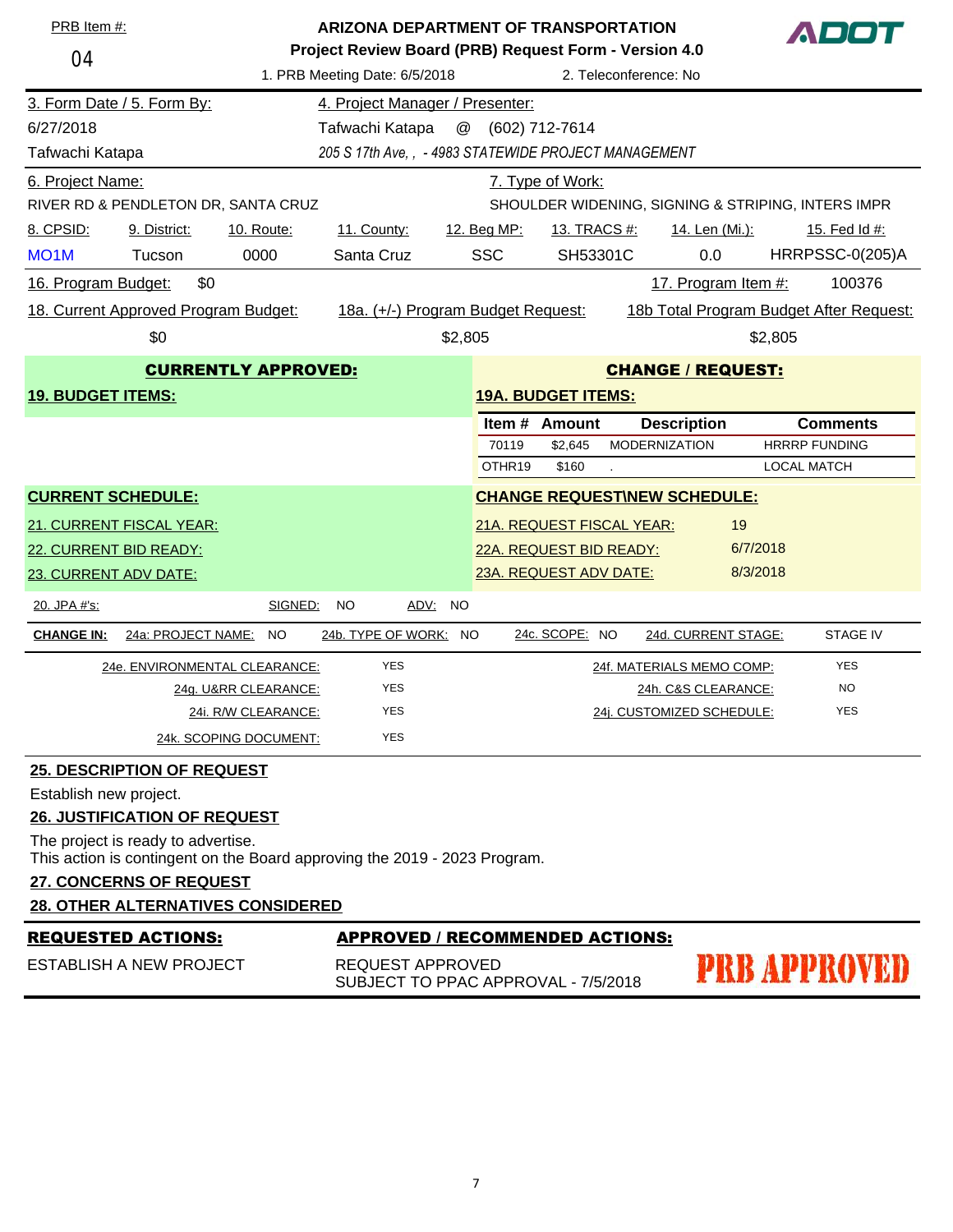### **DRAFT MINUTES OF THE ARIZONA DEPARTMENT OF TRANSPORTATION PRIORITY PLANNING ADVISORY COMMITTEE 206 S. 17TH AVE., PHOENIX, ARIZONA ADOT BOARD ROOM 10:00 A.M., WEDNESDAY, MAY 30, 2018**

The meeting of the Priority Planning Advisory Committee (PPAC) was held on Wednesday, May 30, 2018 at 10:00 A.M., with Chairman Gregory Byres presiding.

Other committee members were present as follows:

Dallas Hammit, Steve Boschen, Barry Crockett, Patrick Stone for Kristine Ward, John Morales for Tim Lane, and Clemenc Ligocki.

#### **1. CALL TO ORDER**

Chairman Gregory Byres called the Priority Planning Advisory Committee Meeting to order at 10:02 A.M.

#### **2. ROLL CALL**

Lynn Sugiyama conducted a Roll Call of the committee members. Brent Cain, Don Kriz and Tim Tait did not attend the meeting. A quorum was present.

#### **3. TITLE VI OF THE CIVIL RIGHTS ACT OF 1964, AS AMENDED.**

Chairman Byres asked if any persons from the public were at the meeting. There were none. Chairman Byres stated that in accordance to the Title VI Civil Rights Act of 1964, and the Americans with Disabilities Act, ADOT will not discriminate on the basis of race, color, national origin, age, sex, or disability. If accommodations are requested, the public may contact someone on the PPAC Committee or the Civil Rights Office at 602-712-8964.

#### **4. CALL TO THE AUDIENCE**

Chairman Byres requested a Call to the Audience for any comments or issues to be addressed, there was none.

**5. APPROVAL OF PPAC MINUTES FROM THE MAY 2, 2018 MEETING**

The minutes from the PPAC meeting held on May  $2^{nd}$ , 2018 was approved.

#### **Chairman Byres called for a motion to approve the PPAC minutes from the meeting on May 2nd, 2018.**

**Dallas Hammit made the motion to approve.** 

**Steve Boschen seconded the motion. The motion carried unanimously.**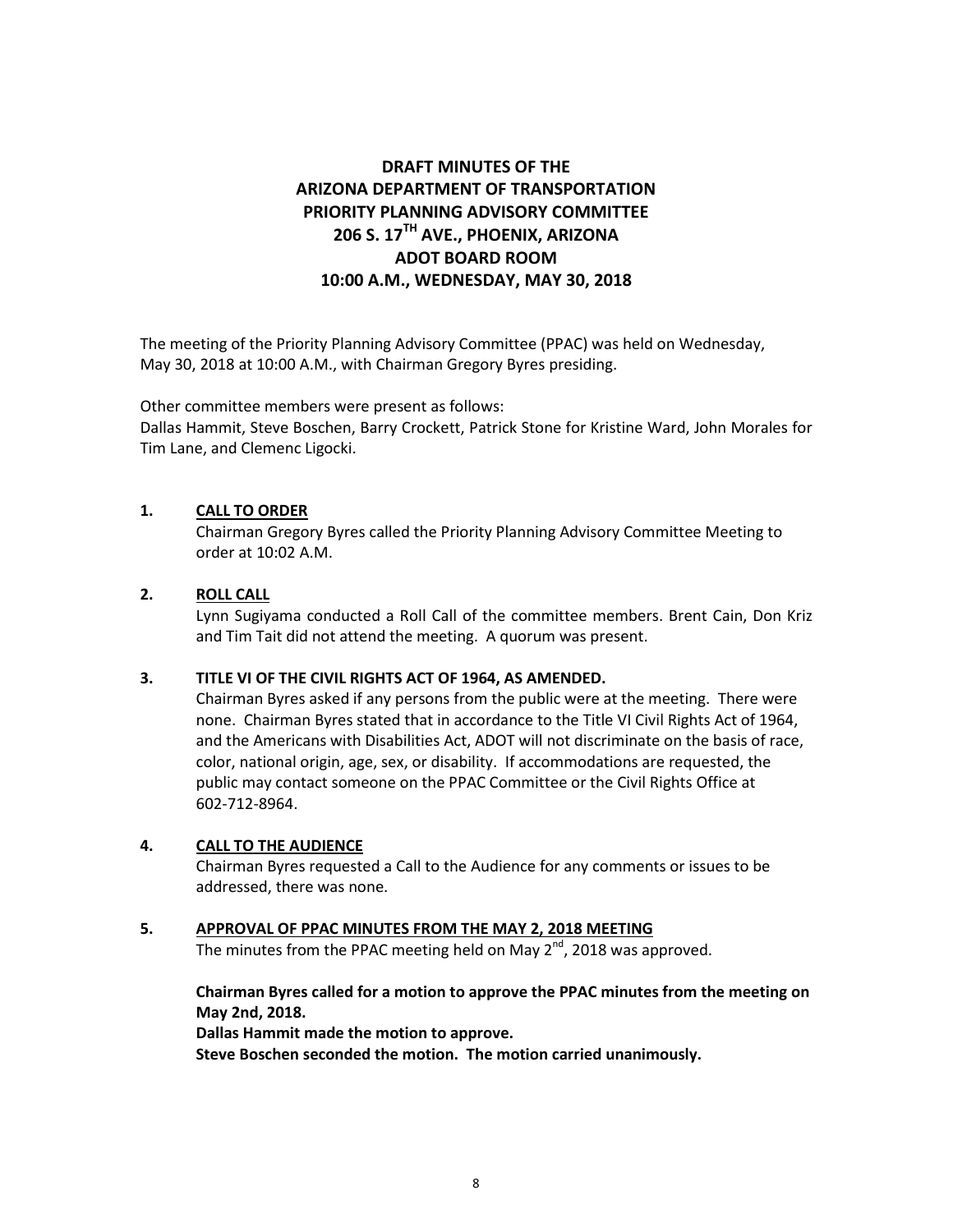#### **6. PROGRAM MONITORING REPORT The Program Monitoring Report was distributed to the Committee. No comments or questions were asked.**

FY 2018 – 2022 Transportation Facilities Construction Program - Project Modifications Discussion and Possible Action

#### **Lisa Pounds presented Item 7-a.**

| ×<br>. . |  |
|----------|--|

| 7-a. | COUNTY:                                                          | Statewide                                                          | Page           |
|------|------------------------------------------------------------------|--------------------------------------------------------------------|----------------|
|      | <b>DISTRICT:</b>                                                 | Statewide                                                          |                |
|      | SCHEDULE:                                                        | FY 2018                                                            |                |
|      | SECTION:                                                         | Transfer Subprogram Funds                                          |                |
|      | TYPE OF WORK:<br>PROGRAM AMOUNT:                                 | Transfer Balances to the Statewide Contingency Fund<br>\$8,154,000 |                |
|      | PROJECT MANAGER:                                                 | Ashly Cash                                                         |                |
|      | PROJECT:                                                         | ADOT TIP 100313                                                    |                |
|      | <b>REQUESTED ACTION:</b>                                         | Delete the Subprogram Balances in the amount                       |                |
|      |                                                                  | of \$8,154,000 out of the Highway Construction                     |                |
|      |                                                                  | Program. Transfer funds to the FY 2018                             |                |
|      |                                                                  | Statewide Contingency Fund #72318. See the                         |                |
|      |                                                                  | transferring subprogram balances below.                            |                |
|      | FY 2018 Modernization of Projects Fund #70118                    |                                                                    | \$994,000      |
|      | FY 2018 Statewide Minor Projects Fund #73318                     |                                                                    | \$183,000      |
|      | FY 2018 Transportation Alternatives Fund #71618                  |                                                                    | $$ -1,950,000$ |
|      | FY 2018 Engineering Support Fund #70018                          |                                                                    | $$ -934,000$   |
|      | FY 2018 PM 2.5 Air Quality Projects #70618                       |                                                                    | $$ -533,000$   |
|      | FY 2018 Business Engagement and Compliance #73018                |                                                                    | $$ - 241,000$  |
|      | FY 2018 Minor and Preventative Pavement Preservation Fund #74818 |                                                                    | $$ -108,000$   |
|      | FY 2018 Federal Agency Support #76518                            |                                                                    | $$ - 280,000$  |
|      | FY 2018 Training NHI #76718                                      | $$ -286,000$                                                       |                |
|      | FY 2018 Environmental Support Services #77718                    |                                                                    | $$ -563,000$   |
|      | FY 2018 Rest Area Preservation #79118                            |                                                                    | $$ -375,000$   |
|      | FY 2018 Training ITD Technical Fund #76818                       |                                                                    | $$ -600,000$   |
|      | FY 2018 State Planning and Research Fund #77818                  |                                                                    | $$ -1,154,000$ |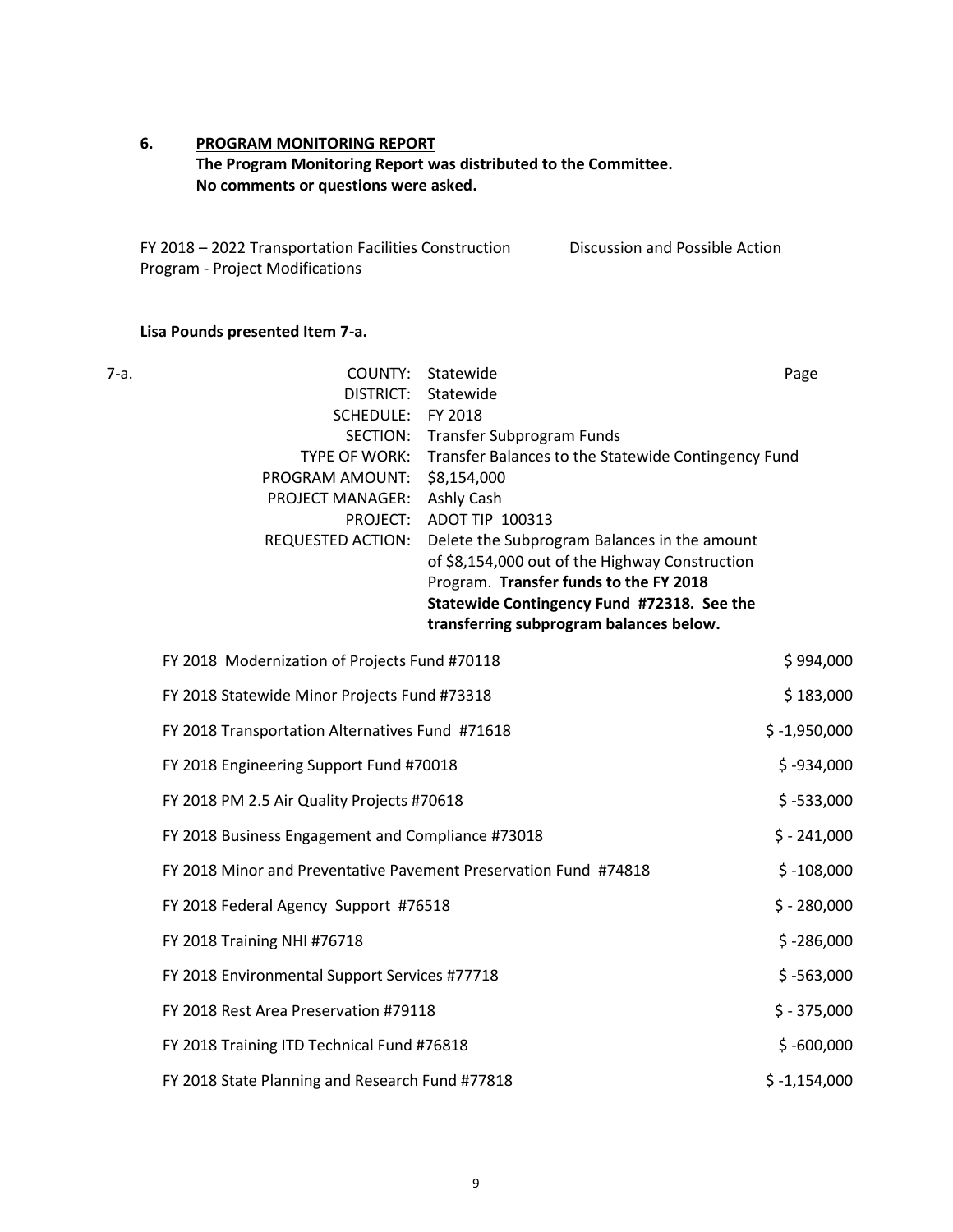| FY 2018 Transportation Systems Management & Operations #78818 | $$ -652,000$   |
|---------------------------------------------------------------|----------------|
| FY 2018 Overweight Permits Program Fund #79618                | $$ -1,500,000$ |
| FY 2018 Railway Highway Crossing                              | $$ -155,000$   |
| <b>NEW PROGRAM AMOUNT:</b>                                    | S 0            |

**Chairman Byres called for a motion to approve Item 7-a. Patrick Stone made the motion to approve. Barry Crockett seconded the motion. The motion carried unanimously.** 

**Tafwachi Katapa presented Items 7-b and 7-c.** 

| ROUTE NO:                  |                                                 | Page            |
|----------------------------|-------------------------------------------------|-----------------|
| COUNTY:                    | Maricopa                                        |                 |
| DISTRICT:                  | Central                                         |                 |
| SCHEDULE:                  | FY 2018                                         |                 |
| SECTION:                   | North of Anthem Way, SB                         |                 |
| TYPE OF WORK:              | Design Widening                                 |                 |
| PROGRAM AMOUNT:            | \$5,000,000                                     |                 |
| <b>PROJECT MANAGER:</b>    | Tafwachi Katapa                                 |                 |
| PROJECT:                   | F017101D, ADOT TIP 8889                         |                 |
| <b>REQUESTED ACTION:</b>   | Defer the project from FY 2018 to FY 2019 in    |                 |
|                            | the Highway Construction Program. Transfer      |                 |
|                            | funds in the amount of \$5,000,000 to the 2018  |                 |
|                            | <b>MAG Regionwide RARF RTP Contingency Fund</b> |                 |
|                            | #49918. Change the project name to "Anthem"     |                 |
|                            | Way - Yavapai County Line, SB." Approved by     |                 |
|                            | the MAG Regional Council on May 23, 2018.       |                 |
| <b>NEW PROGRAM AMOUNT:</b> |                                                 | $\frac{1}{2}$ 0 |
|                            |                                                 | I-17 @ MP 229.0 |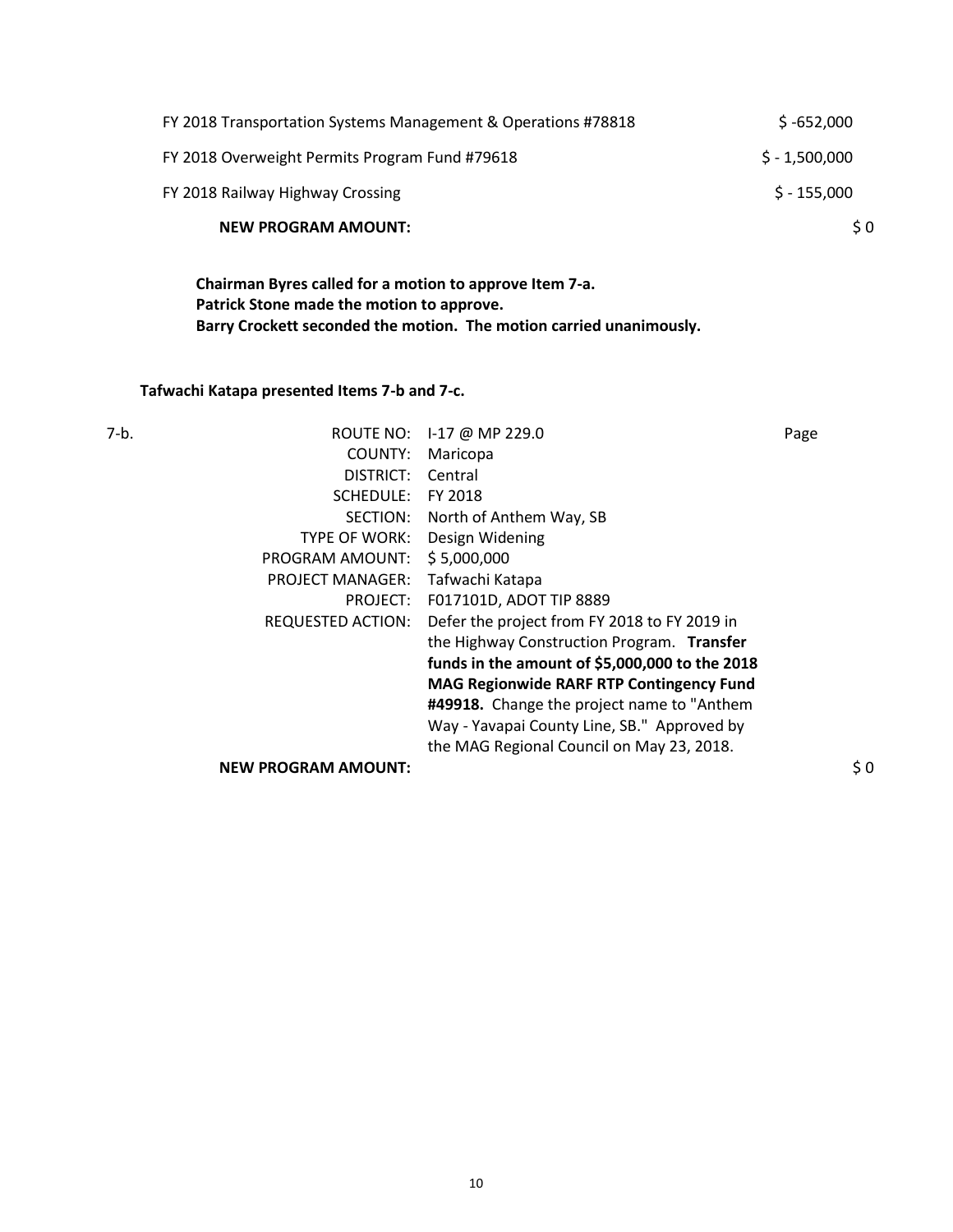| 7-c. | ROUTE NO:                  | 1-17 @ MP 229.0                                 | Page |
|------|----------------------------|-------------------------------------------------|------|
|      | COUNTY:                    | Maricopa                                        |      |
|      | DISTRICT:                  | Central                                         |      |
|      | SCHEDULE:                  | FY 2018                                         |      |
|      | SECTION:                   | North of Anthem Way, SB                         |      |
|      | TYPE OF WORK:              | <b>Right of Way</b>                             |      |
|      | PROGRAM AMOUNT:            | \$5,000,000                                     |      |
|      | <b>PROJECT MANAGER:</b>    | Tafwachi Katapa                                 |      |
|      | PROJECT:                   | F017101R, ADOT TIP 8889                         |      |
|      | REQUESTED ACTION:          | Defer the project from FY 2018 to FY 2019 in    |      |
|      |                            | the Highway Construction Program. Transfer      |      |
|      |                            | funds in the amount of \$5,000,000 to the 2018  |      |
|      |                            | <b>MAG Regionwide RARF RTP Contingency Fund</b> |      |
|      |                            | #49918. Change the project name to "Anthem"     |      |
|      |                            | Way - Yavapai County Line, SB." Approved by     |      |
|      |                            | the MAG Regional Council on May 23, 2018.       |      |
|      | <b>NEW PROGRAM AMOUNT:</b> |                                                 | \$0  |
|      |                            |                                                 |      |

**Chairman Byres called for a motion to approve Items 7-b and 7-c. Steve Boschen made the motion to approve. Barry Crockett seconded the motion. The motion carried unanimously.** 

#### **Tricia Brown presented Items 7-d and 7-e.**

| 7-d. |                         | ROUTE NO: SR 89 @ MP 327.0                     | Page      |
|------|-------------------------|------------------------------------------------|-----------|
|      | COUNTY:                 | Yavapai                                        |           |
|      | DISTRICT:               | <b>Northwest</b>                               |           |
|      | SCHEDULE:               | FY 2018                                        |           |
|      |                         | SECTION: SR 89 at Road 1 North                 |           |
|      | <b>TYPE OF WORK:</b>    | Design Signal                                  |           |
|      | PROGRAM AMOUNT:         | \$529,000                                      |           |
|      | <b>PROJECT MANAGER:</b> | Tricia Brown                                   |           |
|      | PROJECT:                | HX24701D, Item # 26015, ADOT TIP 5028          |           |
|      | JPA:                    | 16-06010 with Town of Chino Valley             |           |
|      | REQUESTED ACTION:       | Increase the design project by \$272,000 to    |           |
|      |                         | \$801,000 in the Highway Construction Program. |           |
|      |                         | <b>Funds are available from the FY 2018</b>    |           |
|      |                         | Statewide Contingency Fund #72318. In the      |           |
|      |                         | CYMPO TIP as CY-DOT 15-34.                     |           |
|      | NEW PROGRAM AMOUNT:     |                                                | \$801,000 |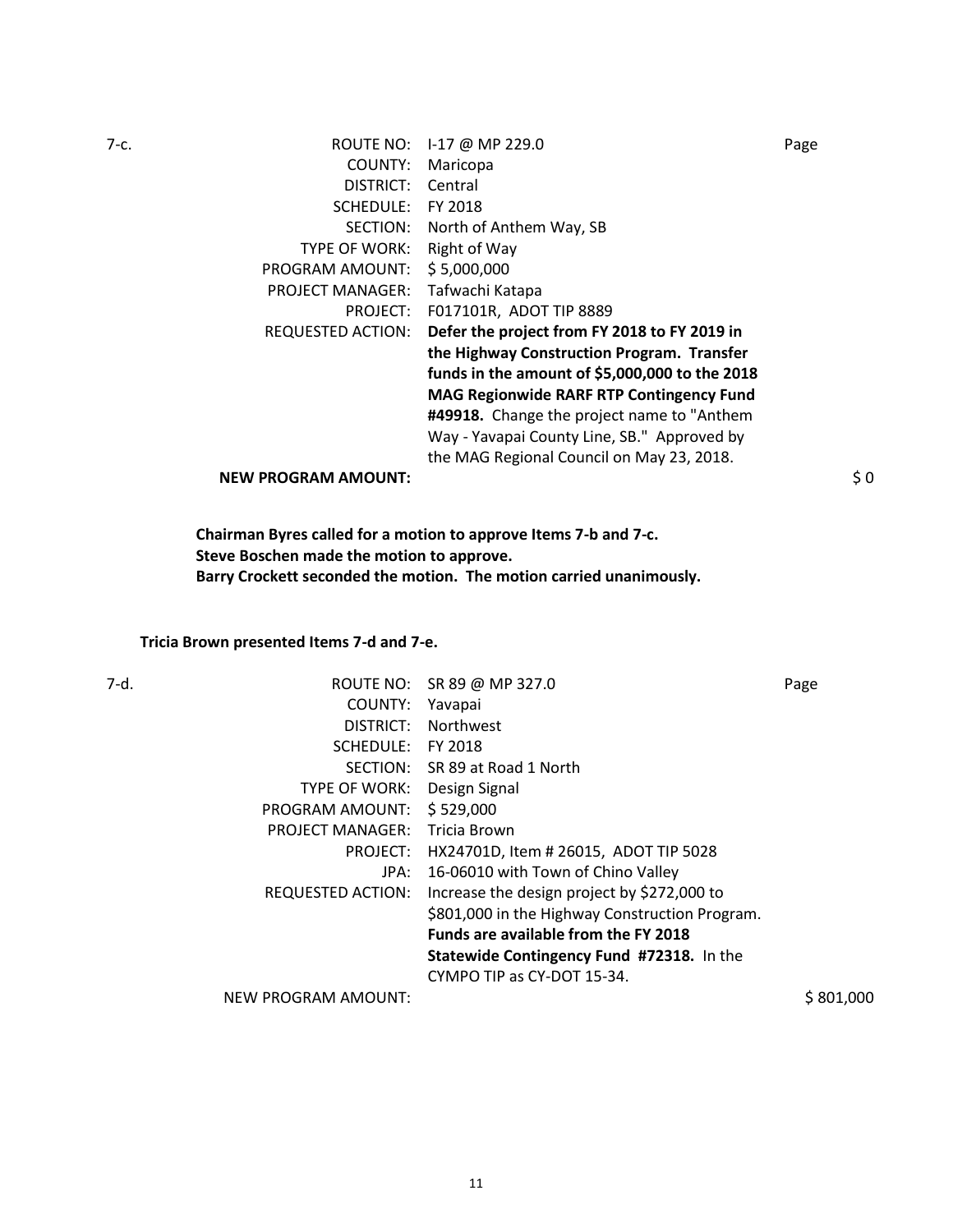| 7-е. |                            | ROUTE NO: SR 89 @ MP 327.0                      | Page      |
|------|----------------------------|-------------------------------------------------|-----------|
|      | COUNTY:                    | Yavapai                                         |           |
|      | DISTRICT:                  | <b>Northwest</b>                                |           |
|      | SCHEDULE:                  | FY 2018                                         |           |
|      |                            | SECTION: SR 89 at Road 1 North                  |           |
|      | TYPE OF WORK:              | Acquire Right of Way                            |           |
|      | PROGRAM AMOUNT:            | <b>New Project</b>                              |           |
|      | <b>PROJECT MANAGER:</b>    | Tricia Brown                                    |           |
|      | PROJECT:                   | HX24701R, Item #26015, ADOT TIP 5028            |           |
|      | REQUESTED ACTION:          | Establish the right of way for \$195,000 in the |           |
|      |                            | Highway Construction Program. Funds are         |           |
|      |                            | available from the FY 2018 Statewide            |           |
|      |                            | Contingency Fund #72318.                        |           |
|      | <b>NEW PROGRAM AMOUNT:</b> |                                                 | \$195,000 |
|      |                            |                                                 |           |

**Chairman Byres called for a motion to approve Items 7-d and 7-e. Steve Boschen made the motion to approve. Patrick Stone seconded the motion. The motion carried unanimously.** 

**Adrian Leon presented Item 7-f.** 

| 7-f. |                                                                                                      | ROUTE NO: US 60 @ MP 192.0                                                                                                           | Page         |
|------|------------------------------------------------------------------------------------------------------|--------------------------------------------------------------------------------------------------------------------------------------|--------------|
|      | COUNTY:                                                                                              | Maricopa                                                                                                                             |              |
|      | DISTRICT:                                                                                            | Central                                                                                                                              |              |
|      | SCHEDULE: FY 2018                                                                                    |                                                                                                                                      |              |
|      | SECTION:                                                                                             | Crismon Rd - Idaho Rd                                                                                                                |              |
|      | TYPE OF WORK:                                                                                        | <b>Construct FMS</b>                                                                                                                 |              |
|      | PROGRAM AMOUNT:                                                                                      | \$400,000                                                                                                                            |              |
|      | PROJECT MANAGER:                                                                                     | Adrian Leon                                                                                                                          |              |
|      |                                                                                                      | PROJECT: F019501D, ADOT TIP 5726                                                                                                     |              |
|      | REQUESTED ACTION:                                                                                    | Defer the project from FY 2018 to FY 2019 in                                                                                         |              |
|      |                                                                                                      | the Highway Construction Program. The<br>transfer amounts are listed below. Approved<br>by the MAG Regional Council on May 23, 2018. |              |
|      | FY 2018 MAG Regionwide RARF RTP Contingency Fund #49918                                              |                                                                                                                                      | $$ -377,000$ |
|      | FY 2018 Non-Federal Contingency Fund #79918                                                          |                                                                                                                                      | $$ -23,000$  |
|      | <b>NEW PROGRAM AMOUNT:</b>                                                                           |                                                                                                                                      | \$0          |
|      | Chairman Byres called for a motion to approve Item 7-f.<br>Steve Boschen made the motion to approve. | Dallas Hammit seconded the motion. The motion carried unanimously.                                                                   |              |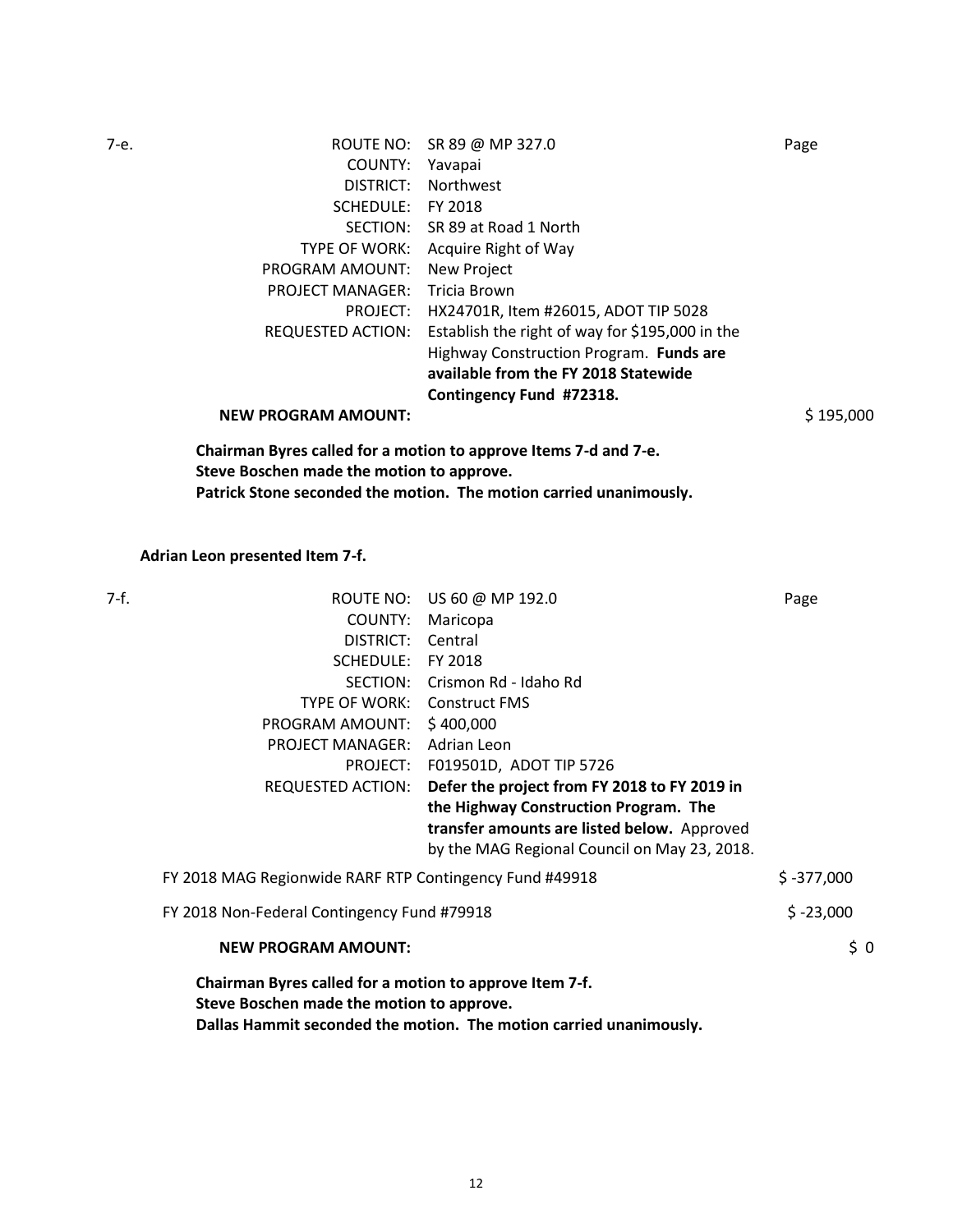#### **Suzanne Deitering presented Item 7-g.**

| 7-g. |                            | ROUTE NO: SR 95 @ MP 237.1                   | Page           |
|------|----------------------------|----------------------------------------------|----------------|
|      | COUNTY:                    | Mohave                                       |                |
|      | DISTRICT:                  | <b>Northwest</b>                             |                |
|      | SCHEDULE:                  | FY 2018                                      |                |
|      | SECTION:                   | Teller Road - Aztec Road                     |                |
|      | TYPE OF WORK:              | Right of Way                                 |                |
|      | PROGRAM AMOUNT:            | \$400,000                                    |                |
|      | <b>PROJECT MANAGER:</b>    | <b>Suzanne Deitering</b>                     |                |
|      | PROJECT:                   | F005601R, ADOT TIP 8247                      |                |
|      | REQUESTED ACTION:          | Delete the project for \$400,000 from the    |                |
|      |                            | Highway Construction Program. Transfer funds |                |
|      |                            | to the FY 2018 Statewide Contingency Fund    |                |
|      |                            | #72318.                                      |                |
|      | <b>NEW PROGRAM AMOUNT:</b> |                                              | $\frac{1}{2}0$ |

**Chairman Byres called for a motion to approve Item 7-g. Dallas Hammit made the motion to approve. Patrick Stone seconded the motion. The motion carried unanimously.** 

#### **Craig Regulski presented Item 7-h.**

| 7-h. |                            | ROUTE NO: SR 87 @ MP 134.3                   | Page            |
|------|----------------------------|----------------------------------------------|-----------------|
|      | COUNTY:                    | Pinal                                        |                 |
|      | DISTRICT:                  | Southcentral                                 |                 |
|      | SCHEDULE:                  | FY 2018                                      |                 |
|      | SECTION:                   | <b>Ruins Drive at SR 87</b>                  |                 |
|      | <b>TYPE OF WORK:</b>       | Install Traffic Signals and Modify Median    |                 |
|      | PROGRAM AMOUNT:            | \$87,000                                     |                 |
|      | <b>PROJECT MANAGER:</b>    | Craig Regulski                               |                 |
|      | PROJECT:                   | H883801C, ADOT TIP 8377                      |                 |
|      | <b>REQUESTED ACTION:</b>   | Defer the project from FY 2018 to FY 2019 in |                 |
|      |                            | the Highway Construction Program. Transfer   |                 |
|      |                            | the amount of \$87,000 to the FY 2018        |                 |
|      |                            | Statewide Contingency Fund #72318.           |                 |
|      | <b>NEW PROGRAM AMOUNT:</b> |                                              | $\frac{1}{2}$ 0 |
|      |                            |                                              |                 |

**Chairman Byres called for a motion to approve Item 7-h. Patrick Stone made the motion to approve. Dallas Hammit seconded the motion. The motion carried unanimously.**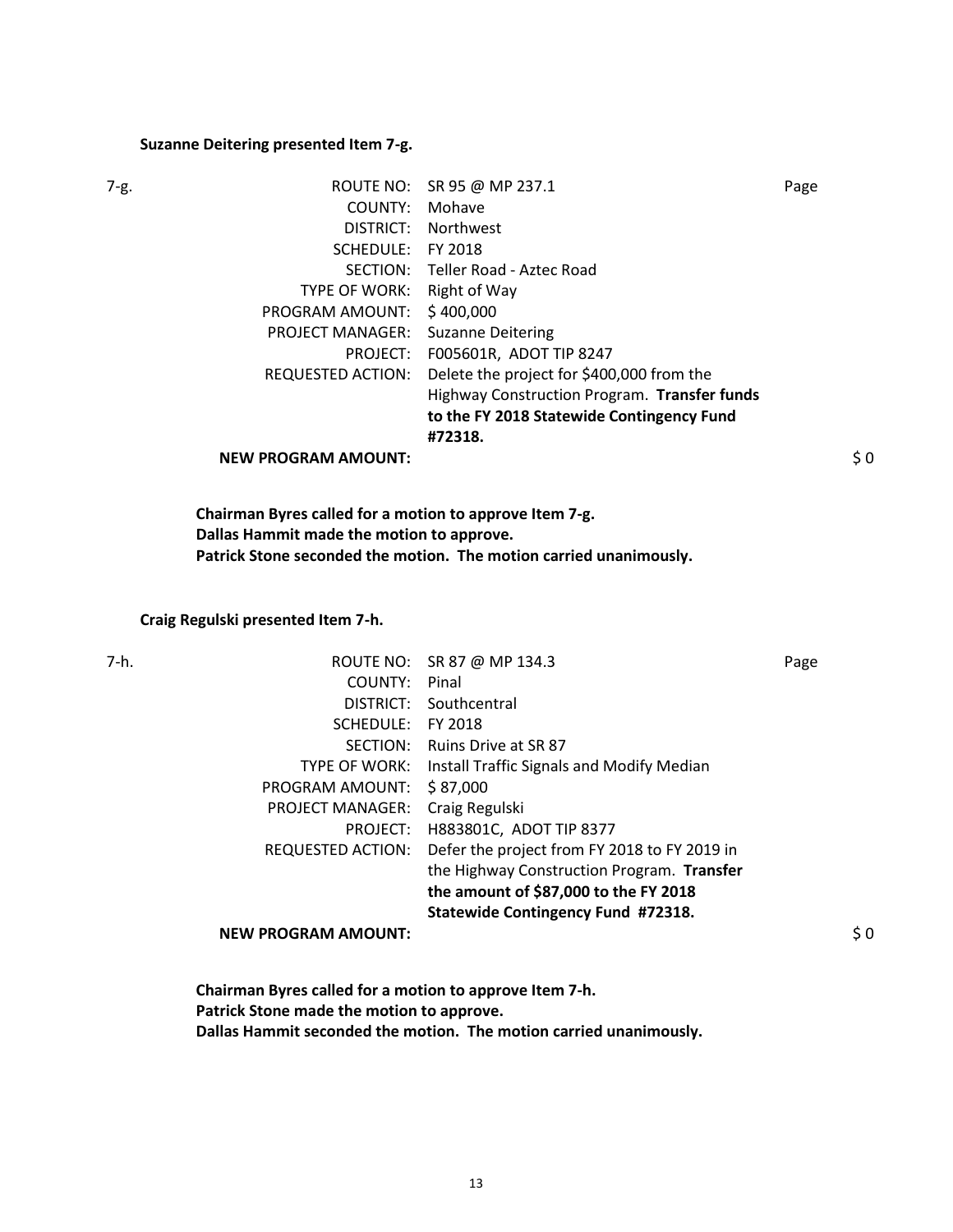#### **Amy Ritz presented Items 7-I and 7j.**

| 7-i. | ROUTE NO:                  | SR 202L @ MP 54.0                                | Page          |
|------|----------------------------|--------------------------------------------------|---------------|
|      | COUNTY:                    | Maricopa                                         |               |
|      | DISTRICT:                  | Central                                          |               |
|      | <b>SCHEDULE:</b>           | FY 2018                                          |               |
|      | SECTION:                   | I-10 Maricopa, MP 54 - I-10, Papago, MP 76       |               |
|      | TYPE OF WORK:              | Design, Construct and Maintain Freeway           |               |
|      | PROGRAM AMOUNT:            | \$527,938,000                                    |               |
|      | <b>PROJECT MANAGER:</b>    | Amy Ritz                                         |               |
|      | PROJECT:                   | H882701R, ADOT TIP 5825                          |               |
|      | REQUESTED ACTION:          | Decrease the right of way project by \$7,500,000 |               |
|      |                            | to \$520,438,000 in the Highway Construction     |               |
|      |                            | Program. Transfer the funds to the FY 2018       |               |
|      |                            | <b>MAG Regionwide RTP Contingency Fund</b>       |               |
|      |                            | #49918. Approved by the MAG Regional             |               |
|      |                            | Council on April 25, 2018.                       |               |
|      | <b>NEW PROGRAM AMOUNT:</b> |                                                  | \$520,438,000 |
|      |                            |                                                  |               |
|      |                            |                                                  |               |

FY 2018 – 2022 Transportation Facilities Construction Program – New Projects Discussion and Possible Action

| 7-j. |                            | ROUTE NO: SR 202L @ MP 54.0                     | Page        |
|------|----------------------------|-------------------------------------------------|-------------|
|      | COUNTY:                    | Maricopa                                        |             |
|      | DISTRICT:                  | Central                                         |             |
|      | SCHEDULE:                  | FY 2018                                         |             |
|      | SECTION:                   | I-10 Maricopa, MP 54 - I-10, Papago, MP 76      |             |
|      | TYPE OF WORK:              | Design, Construct and Maintain Freeway          |             |
|      | PROGRAM AMOUNT:            | New Project                                     |             |
|      | <b>PROJECT MANAGER:</b>    | Amy Ritz                                        |             |
|      | PROJECT:                   | H882703X, ADOT TIP 5825                         |             |
|      | <b>REQUESTED ACTION:</b>   | Establish a new project for \$7,5000,000 in the |             |
|      |                            | Highway Construction Program. Funds             |             |
|      |                            | available from the FY 2018 MAG Regionwide       |             |
|      |                            | RARF RTP Contingency Fund #49918.               |             |
|      |                            | Approved by the MAG Regional Council on April   |             |
|      |                            | 25, 2018.                                       |             |
|      | <b>NEW PROGRAM AMOUNT:</b> |                                                 | \$7,500,000 |
|      |                            |                                                 |             |

| Chairman Byres called for a motion to approve Items 7-I and 7j.    |
|--------------------------------------------------------------------|
| Steve Boschen made the motion to approve.                          |
| Dallas Hammit seconded the motion. The motion carried unanimously. |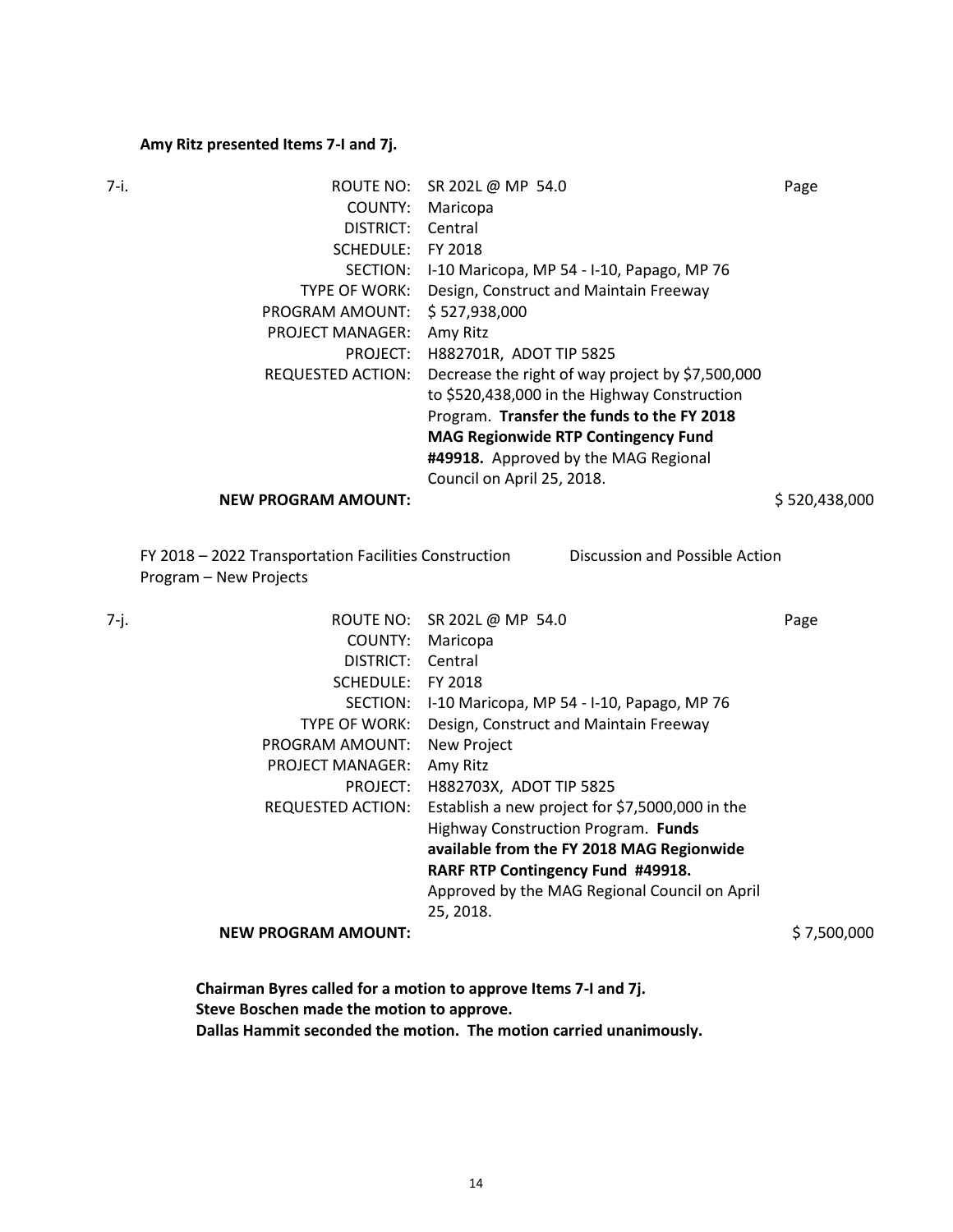#### **Derek Boland presented Item 7-k.**

| 7-k. |                            | ROUTE NO: SR 77 @ MP 134.5                         | Page     |
|------|----------------------------|----------------------------------------------------|----------|
|      | COUNTY:                    | Pinal                                              |          |
|      | DISTRICT:                  | Southcentral                                       |          |
|      | SCHEDULE:                  | FY 2018                                            |          |
|      | SECTION:                   | Gila River Bridge, Str #885                        |          |
|      | TYPE OF WORK:              | Construct Bridge Replacement, Right of Way         |          |
|      | PROGRAM AMOUNT:            | New Project                                        |          |
|      | <b>PROJECT MANAGER:</b>    | Derek Boland                                       |          |
|      | PROJECT:                   | H841601R, Item #16316, ADOT TIP 3300               |          |
|      | REQUESTED ACTION:          | Establish the right of way project for \$17,000 in |          |
|      |                            | the Highway Construction Program. Funds are        |          |
|      |                            | available from the FY 2018 Statewide               |          |
|      |                            | Contingency Fund #72318.                           |          |
|      | <b>NEW PROGRAM AMOUNT:</b> |                                                    | \$17,000 |
|      |                            |                                                    |          |

**Chairman Byres called for a motion to approve Item 7-k. Barry Crockett made the motion to approve. Steve Boschen seconded the motion. The motion carried unanimously.** 

**Derek Boland presented Item 7-l.** 

| DISTRICT:<br>Southcentral<br>SCHEDULE: FY 2018<br>SECTION:<br>Rio Rico Dr and Pendleton Dr Intersection<br><b>TYPE OF WORK:</b><br>Intersection Improvements, Right of Way<br>Derek Boland<br><b>PROJECT MANAGER:</b><br>PROJECT: SS99801R, ADOT TIP 100314<br>11-072 with Santa Cruz County<br>JPA:<br>Establish the right of way project for \$189,000<br>REQUESTED ACTION:<br>in the Highway Construction Program. Funds<br>are available following sources listed below.<br>Established in the SEAGO TIP as SCC 12-03<br>FY 2018 Modernization of Projects Fund #70118.<br>Local Match from SEAGO for \$11K<br><b>NEW PROGRAM AMOUNT:</b><br>Chairman Byres called for a motion to approve Item 7-I.<br>Patrick Stone made the motion to approve. | 7-I. | COUNTY:                                                             | Santa Cruz | Page      |
|-------------------------------------------------------------------------------------------------------------------------------------------------------------------------------------------------------------------------------------------------------------------------------------------------------------------------------------------------------------------------------------------------------------------------------------------------------------------------------------------------------------------------------------------------------------------------------------------------------------------------------------------------------------------------------------------------------------------------------------------------------|------|---------------------------------------------------------------------|------------|-----------|
|                                                                                                                                                                                                                                                                                                                                                                                                                                                                                                                                                                                                                                                                                                                                                       |      |                                                                     |            |           |
|                                                                                                                                                                                                                                                                                                                                                                                                                                                                                                                                                                                                                                                                                                                                                       |      |                                                                     |            |           |
|                                                                                                                                                                                                                                                                                                                                                                                                                                                                                                                                                                                                                                                                                                                                                       |      |                                                                     |            |           |
|                                                                                                                                                                                                                                                                                                                                                                                                                                                                                                                                                                                                                                                                                                                                                       |      |                                                                     |            |           |
|                                                                                                                                                                                                                                                                                                                                                                                                                                                                                                                                                                                                                                                                                                                                                       |      |                                                                     |            |           |
|                                                                                                                                                                                                                                                                                                                                                                                                                                                                                                                                                                                                                                                                                                                                                       |      |                                                                     |            |           |
|                                                                                                                                                                                                                                                                                                                                                                                                                                                                                                                                                                                                                                                                                                                                                       |      |                                                                     |            |           |
|                                                                                                                                                                                                                                                                                                                                                                                                                                                                                                                                                                                                                                                                                                                                                       |      |                                                                     |            |           |
|                                                                                                                                                                                                                                                                                                                                                                                                                                                                                                                                                                                                                                                                                                                                                       |      |                                                                     |            |           |
|                                                                                                                                                                                                                                                                                                                                                                                                                                                                                                                                                                                                                                                                                                                                                       |      |                                                                     |            |           |
|                                                                                                                                                                                                                                                                                                                                                                                                                                                                                                                                                                                                                                                                                                                                                       |      |                                                                     |            |           |
|                                                                                                                                                                                                                                                                                                                                                                                                                                                                                                                                                                                                                                                                                                                                                       |      |                                                                     |            | \$189,000 |
|                                                                                                                                                                                                                                                                                                                                                                                                                                                                                                                                                                                                                                                                                                                                                       |      |                                                                     |            | \$11,000  |
|                                                                                                                                                                                                                                                                                                                                                                                                                                                                                                                                                                                                                                                                                                                                                       |      |                                                                     |            | \$200,000 |
|                                                                                                                                                                                                                                                                                                                                                                                                                                                                                                                                                                                                                                                                                                                                                       |      | Barry Crockett seconded the motion. The motion carried unanimously. |            |           |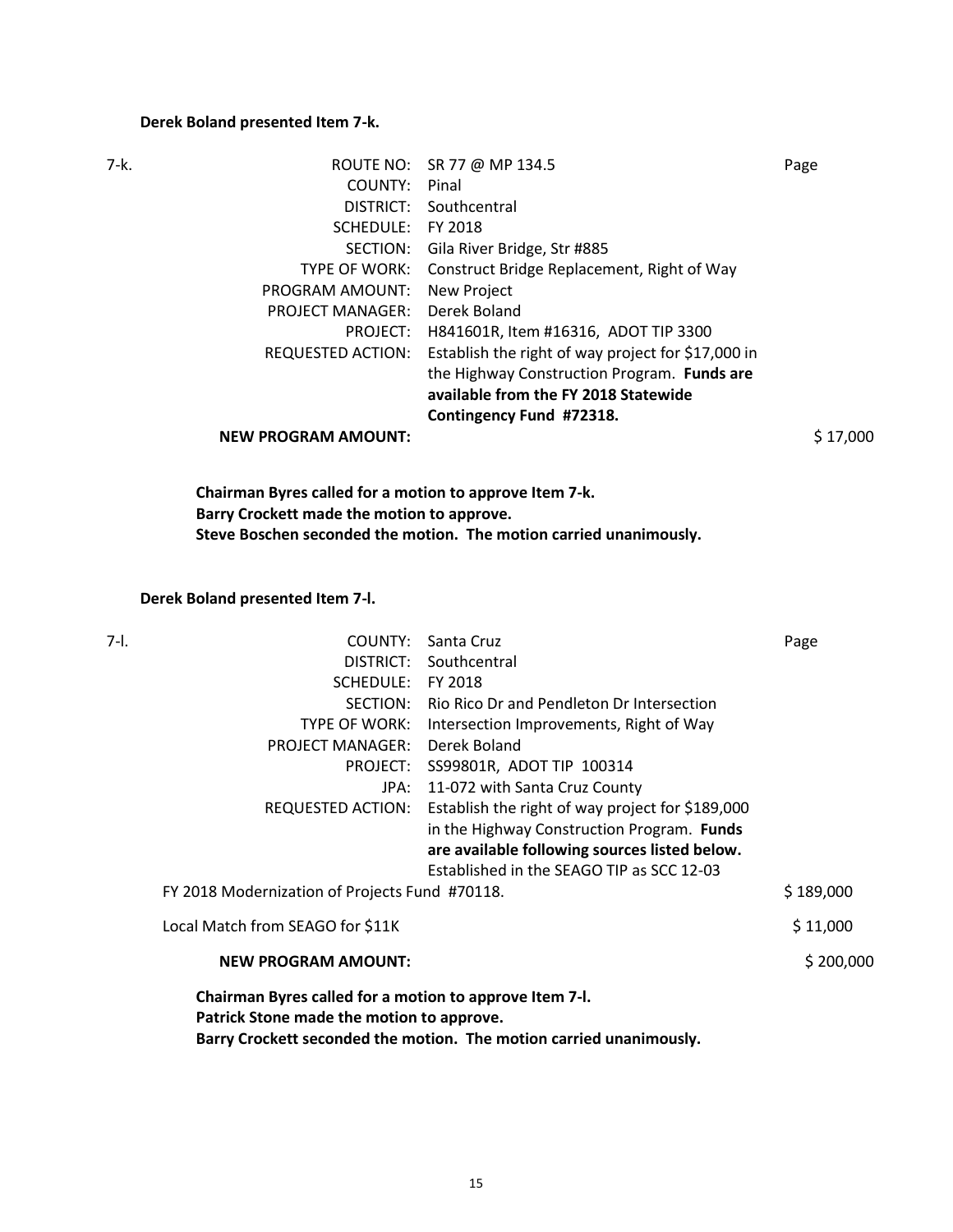#### **Derek Boland presented Item 7-m.**

| 7-m. |                                                                    | ROUTE NO: SR 69 @ MP 293.8                             | Page        |
|------|--------------------------------------------------------------------|--------------------------------------------------------|-------------|
|      | COUNTY: Yavapai                                                    |                                                        |             |
|      |                                                                    | DISTRICT: Northwest                                    |             |
|      | SCHEDULE: FY 2018                                                  |                                                        |             |
|      |                                                                    | SECTION: Prescott Lake Parkway - Frontier Village      |             |
|      | TYPE OF WORK:                                                      | Roadway Widening                                       |             |
|      | PROGRAM AMOUNT:                                                    | New Project                                            |             |
|      | PROJECT MANAGER: Vivian Li                                         |                                                        |             |
|      |                                                                    | PROJECT: H873901D, ADOT TIP 100248                     |             |
|      |                                                                    | JPA: 17-06334-I with City of Prescott, Yavapai County, |             |
|      |                                                                    | Yavapai County Flood Control District, and Central     |             |
|      |                                                                    | Yavapai Metropolitan Planning Organization (CYMPO)     |             |
|      | <b>REQUESTED ACTION:</b>                                           | Establish the project for \$1,000,000 in the           |             |
|      |                                                                    | Highway Construction Program. Funds are                |             |
|      |                                                                    | from the following resources.                          |             |
|      | FY 2018 City of Prescott                                           |                                                        | \$150,000   |
|      | FY 2018 Yavapai County Flood Control District                      |                                                        | \$75,000    |
|      | FY 2018 Central Yavapai Metropolitan Planning Organization (CYMPO) |                                                        | \$700,000   |
|      | FY 2018 Yavapai County                                             |                                                        | \$75,000    |
|      | <b>NEW PROGRAM AMOUNT:</b>                                         |                                                        | \$1,000,000 |
|      |                                                                    |                                                        |             |

**Chairman Byres called for a motion to approve Item 7-m. Dallas Hammit made the motion to approve. Steve Boschen seconded the motion. The motion carried unanimously.**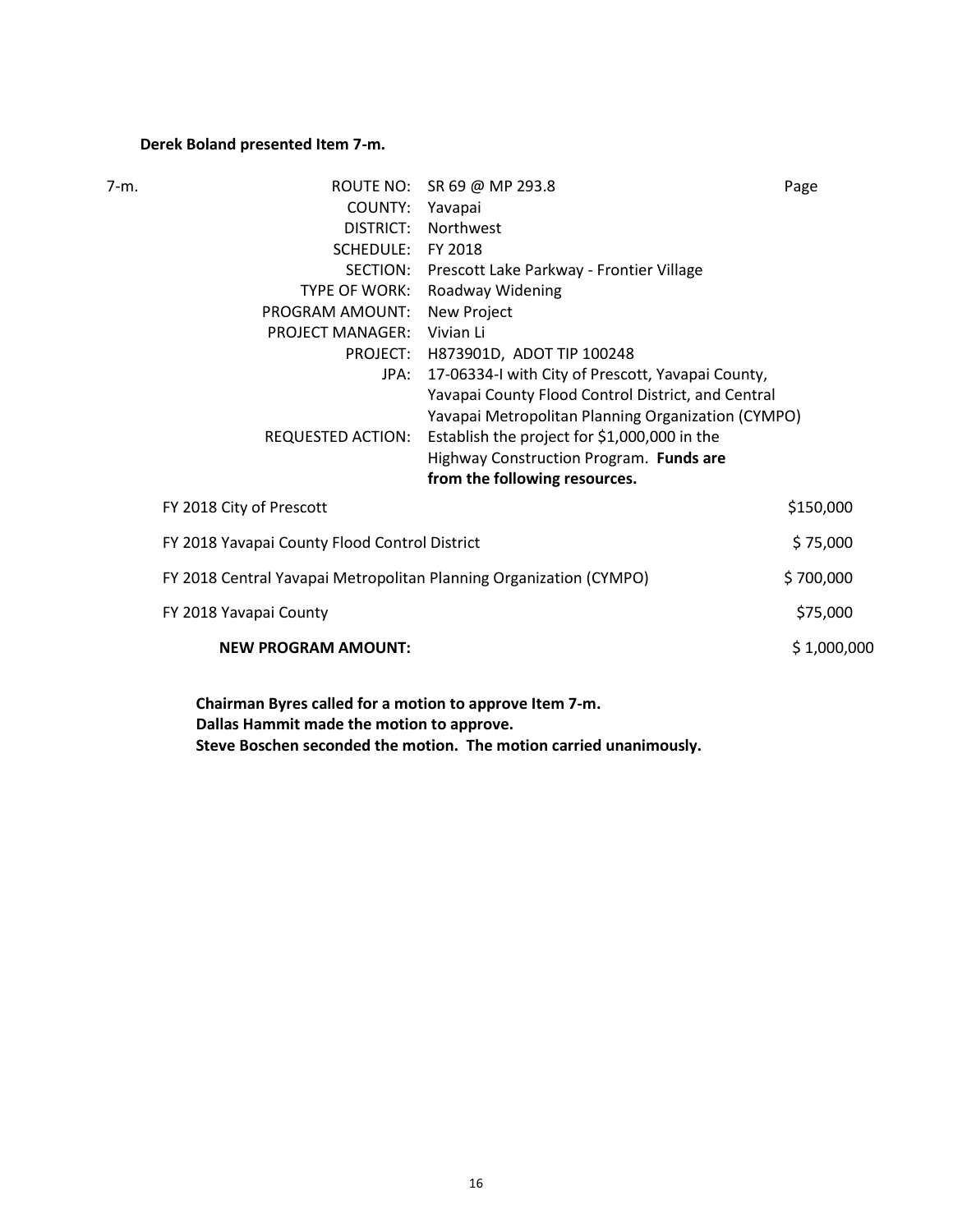#### **Adam McGuire presented Item 7-n.**

|--|

| ROUTE NO:                  |                                                  | Page             |
|----------------------------|--------------------------------------------------|------------------|
| COUNTY:                    | Mohave                                           |                  |
| DISTRICT:                  | Northwest                                        |                  |
| SCHEDULE:                  | FY 2018                                          |                  |
| SECTION:                   | Carrow - Stephens                                |                  |
| <b>TYPE OF WORK:</b>       | Construct Four Lane Divided Highway, Utility     |                  |
| ADVERTISEMENT DATE:        | 6/22/2018                                        |                  |
| PROGRAM AMOUNT:            | New Project                                      |                  |
| <b>PROJECT MANAGER:</b>    | Adam McGuire                                     |                  |
| PROJECT:                   | H823201U, Item #10413, ADOT TIP 3752             |                  |
| REQUESTED ACTION:          | Establish the utility project for \$1,008,000 in |                  |
|                            | the Highway Construction Program. Funds are      |                  |
|                            | available from the FY 2018 Statewide             |                  |
|                            | Contingency Fund #72318.                         |                  |
| <b>NEW PROGRAM AMOUNT:</b> |                                                  | \$1,008,000      |
|                            |                                                  | US 93 @ MP 116.0 |

**Chairman Byres called for a motion to approve Item 7-n. Steve Boschen made the motion to approve. Dallas Hammit seconded the motion. The motion carried unanimously.**